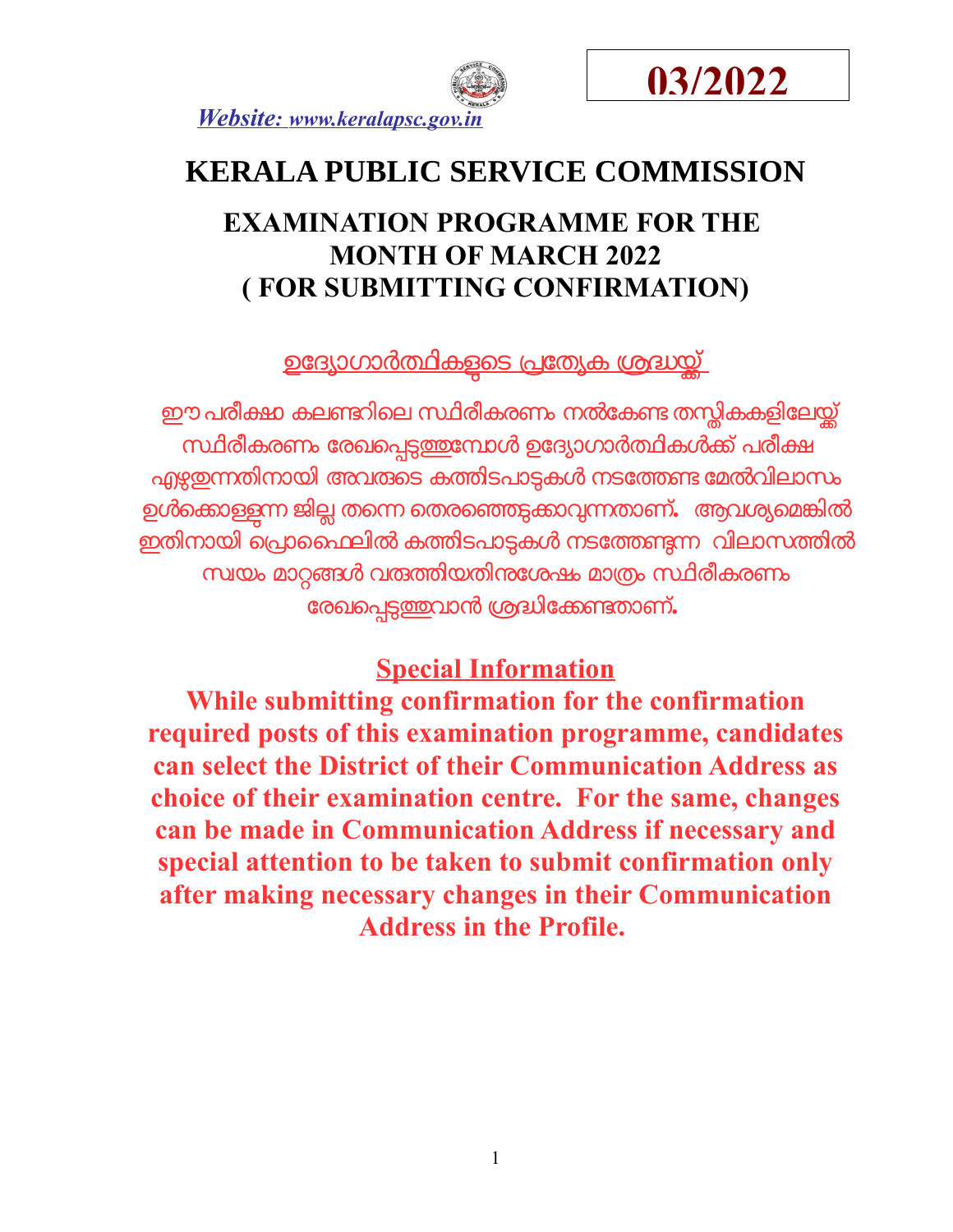| $\mathcal{S}l$<br>$N_{0}$ . | Date & Time                   | <b>Name of Post, Department &amp; Syllabus</b>                                                                                                                                                                                                                                                                                            | Category<br><b>Number</b>                                                | No. of<br><b>Candidates</b> |
|-----------------------------|-------------------------------|-------------------------------------------------------------------------------------------------------------------------------------------------------------------------------------------------------------------------------------------------------------------------------------------------------------------------------------------|--------------------------------------------------------------------------|-----------------------------|
| 1                           | $\overline{2}$                | 3                                                                                                                                                                                                                                                                                                                                         | $\overline{\mathbf{4}}$                                                  | 5                           |
| $\mathbf{1}$                | 02.03.2022                    | <b>MICROBIOLOGIST</b>                                                                                                                                                                                                                                                                                                                     | 055/2019                                                                 | 3291                        |
|                             | <b>WEDNESDAY</b>              | <b>FOOD SAFETY (GOVT. ANALYTICAL LABORATORY)</b>                                                                                                                                                                                                                                                                                          |                                                                          |                             |
|                             |                               | <b>Main Topics:-</b> Questions based on educational qualification.<br><b>Maximum Marks</b><br>: 100<br><b>Duration</b><br>: 1 Hour 30 Minutes<br><b>Medium of Question : English</b><br><b>Mode of Exam</b><br>: OMR/ONLINE (Objective Multiple Choice)                                                                                   | For<br><b>Detailed</b><br><b>Syllabus</b><br><b>Click</b><br><b>Here</b> |                             |
|                             |                               | <b>Candidates can submit their confirmation for writing this examination</b><br>through one time registration profile from 21.12.2021 to 09.01.2022<br>അപേക്ഷകർക്ക് ഒറ്റത്തവണ രജിസ്റ്റേഷൻ പ്രൊഫൈൽ വഴി ഈ പരീക്ഷ എഴ്ചയന്നതിന്തള്ള<br><u>സ്ഥിരീകരണം രേഖപ്പെട്ടത്തവാൻ 21.12.2021 മുതൽ 09.01.2022 വരെ അവസരം</u><br><u>ഉണ്ടായിരിക്കന്നതാണ്.</u> |                                                                          |                             |
|                             |                               | Candidates who successfully submit their confirmation on or before<br>09.01.2022 can download the Admission Tickets through their One Time<br>Registration Profile in the website www.keralapsc.gov.in from 16.02.2022                                                                                                                    |                                                                          |                             |
|                             |                               | $09.01.2022$ വരെ സ്ഥിരീകരണം നൽകുന്നവർക്ക് പ്രൊഫൈൽ വഴി $16.02.2022$<br>മുതൽ അഡ്യിഷൻ ടിക്കറ്റ് ലഭ്യമാകുന്നതാണ് .                                                                                                                                                                                                                            |                                                                          |                             |
| $\overline{2}$              | 03.03.2022<br><b>THURSDAY</b> | <b>WORK ASSISTANT</b><br><b>THE KERALA CERAMICS LIMITED</b><br><b>Main Topics:</b> Questions based on B.Sc Chemistry                                                                                                                                                                                                                      | 407/2019<br>For                                                          | 14812                       |
|                             |                               | <b>Maximum Marks</b><br>: 100<br><b>Duration</b><br>: 1 Hour 30 Minutes<br><b>Medium of Question : English</b><br><b>Mode of Exam</b><br>: OMR/ONLINE (Objective Multiple Choice)                                                                                                                                                         | <b>Detailed</b><br><b>Syllabus</b><br><b>Click</b><br><b>Here</b>        |                             |
|                             |                               | <b>Candidates can submit their confirmation for writing this examination</b><br>through one time registration profile from 21.12.2021 to 09.01.2022<br>അപേക്ഷകർക്ക് ഒറ്റത്തവണ രജിസ്പേഷൻ പ്രൊഫൈൽ വഴി ഈ പരീക്ഷ എഴുതന്നതിന്തള്ള                                                                                                              |                                                                          |                             |
|                             |                               | <u>സ്ഥിരീകരണം രേഖപെടുത്തവാൻ 21.12.2021 മുതൽ 09.01.2022 വരെ അവസരം</u><br><u>ഉണ്ടായിരിക്കുന്നതാണ്.</u><br>Candidates who successfully submit their confirmation on or before<br>09.01.2022 can download the Admission Tickets through their One Time<br>Registration Profile in the website www.keralapsc.gov.in from 17.02.2022            |                                                                          |                             |
|                             |                               | $09.01.2022$ വരെ സ്ഥിരീകരണം നൽകന്നവർക്ക് പ്രൊഫൈൽ വഴി $17.02.2022$<br>മുതൽ അഡ്യിഷൻ ടിക്കറ്റ് ലഭ്യമാകുന്നതാണ് .                                                                                                                                                                                                                             |                                                                          |                             |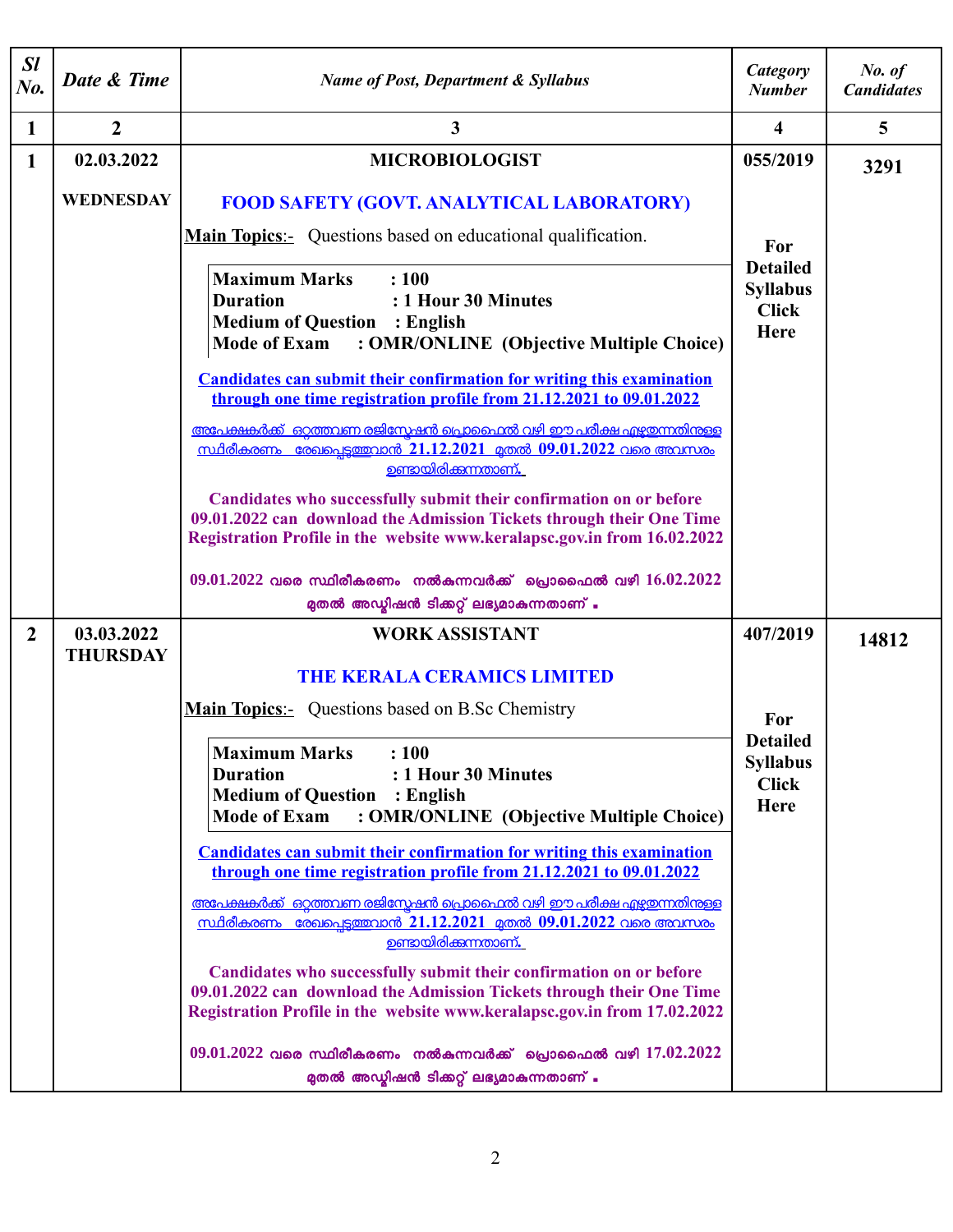| $\overline{3}$          | 03.03.2022<br><b>THURSDAY</b> | <b>ASSISTANT CHEMIST</b><br><b>TRAVANCORE TITANIUM PRODUCTS LIMITED</b>                                                                                                                                                                                                                                                                                                                                                                                                                                                                                                                                                                                                                                                                                                                                                                                                                                                                                                                                                                                           | 080/2021                                                                             | 20026 |
|-------------------------|-------------------------------|-------------------------------------------------------------------------------------------------------------------------------------------------------------------------------------------------------------------------------------------------------------------------------------------------------------------------------------------------------------------------------------------------------------------------------------------------------------------------------------------------------------------------------------------------------------------------------------------------------------------------------------------------------------------------------------------------------------------------------------------------------------------------------------------------------------------------------------------------------------------------------------------------------------------------------------------------------------------------------------------------------------------------------------------------------------------|--------------------------------------------------------------------------------------|-------|
|                         |                               | <b>Candidates can submit their confirmation for writing this examination</b><br>through one time registration profile from 21.12.2021 to 09.01.2022<br><u>അപേക്ഷകർക്ക് ഒറ്റത്തവണ രജിസ്പേഷൻ പ്രൊഫൈൽ വഴി ഈ പരീക്ഷ എഴ്ചതന്നതിനുള്ള</u><br><u>സ്ഥിരീകരണം രേഖപ്പെട്ടത്തവാൻ 21.12.2021 മുതൽ 09.01.2022 വരെ അവസരം</u><br><u>ഉണ്ടായിരിക്കന്നതാണ്.</u><br>Candidates who successfully submit their confirmation on or before<br>09.01.2022 can download the Admission Tickets through their One Time<br>Registration Profile in the website www.keralapsc.gov.in from 17.02.2022<br>$09.01.2022$ വരെ സ്ഥിരീകരണം നൽകുന്നവർക്ക് പ്രൊഫൈൽ വഴി $17.02.2022$<br>മുതൽ അഡ്മിഷൻ ടിക്കറ്റ് ലഭ്യമാകുന്നതാണ് .                                                                                                                                                                                                                                                                                                                                                                         | For<br><b>Detailed</b><br><b>Syllabus</b><br><b>Click</b><br><b>Here</b>             |       |
|                         |                               | <b>COMMON TEST FOR SL.NO. 2 &amp; 3</b>                                                                                                                                                                                                                                                                                                                                                                                                                                                                                                                                                                                                                                                                                                                                                                                                                                                                                                                                                                                                                           |                                                                                      |       |
| $\overline{\mathbf{4}}$ | 04.03.2022<br><b>FRIDAY</b>   | <b>LAB ASSISTANT</b><br><b>APEX SOCIETIES OF CO-OPERATIVE SECTOR IN KERALA</b><br>(Part I – General Category)<br><b>Main Topics:-</b> Questions based on educational qualification<br><b>Maximum Marks</b><br>: 100<br>: 1 Hour 30 Minutes<br><b>Duration</b><br><b>Medium of Question : English</b><br><b>Mode of Exam</b><br>: OMR/ONLINE (Objective Multiple Choice)<br><b>Candidates can submit their confirmation for writing this examination</b><br>through one time registration profile from 21.12.2021 to 09.01.2022<br><u>അപേക്ഷകർക്ക് ഒറ്റത്തവണ രജിസ്പേഷൻ പ്രൊഫൈൽ വഴി ഈ പരീക്ഷ എഴ്ചതന്നതിനുള്ള</u><br><u>സ്ഥിരീകരണം രേഖപെടുത്തവാൻ 21.12.2021 മുതൽ 09.01.2022 വരെ അവസരം</u><br><u>ഉണ്ടായിരിക്കന്നതാണ്.</u><br>Candidates who successfully submit their confirmation on or before<br>09.01.2022 can download the Admission Tickets through their One Time<br>Registration Profile in the website www.keralapsc.gov.in from 18.02.2022<br>$09.01.2022$ വരെ സ്ഥിരീകരണം നൽകുന്നവർക്ക് പ്രൊഫൈൽ വഴി $18.02.2022$<br>മുതൽ അഡ്യിഷൻ ടിക്കറ്റ് ലഭ്യമാകുന്നതാണ് . | 235/2020<br>For<br><b>Detailed</b><br><b>Syllabus</b><br><b>Click</b><br><b>Here</b> | 3792  |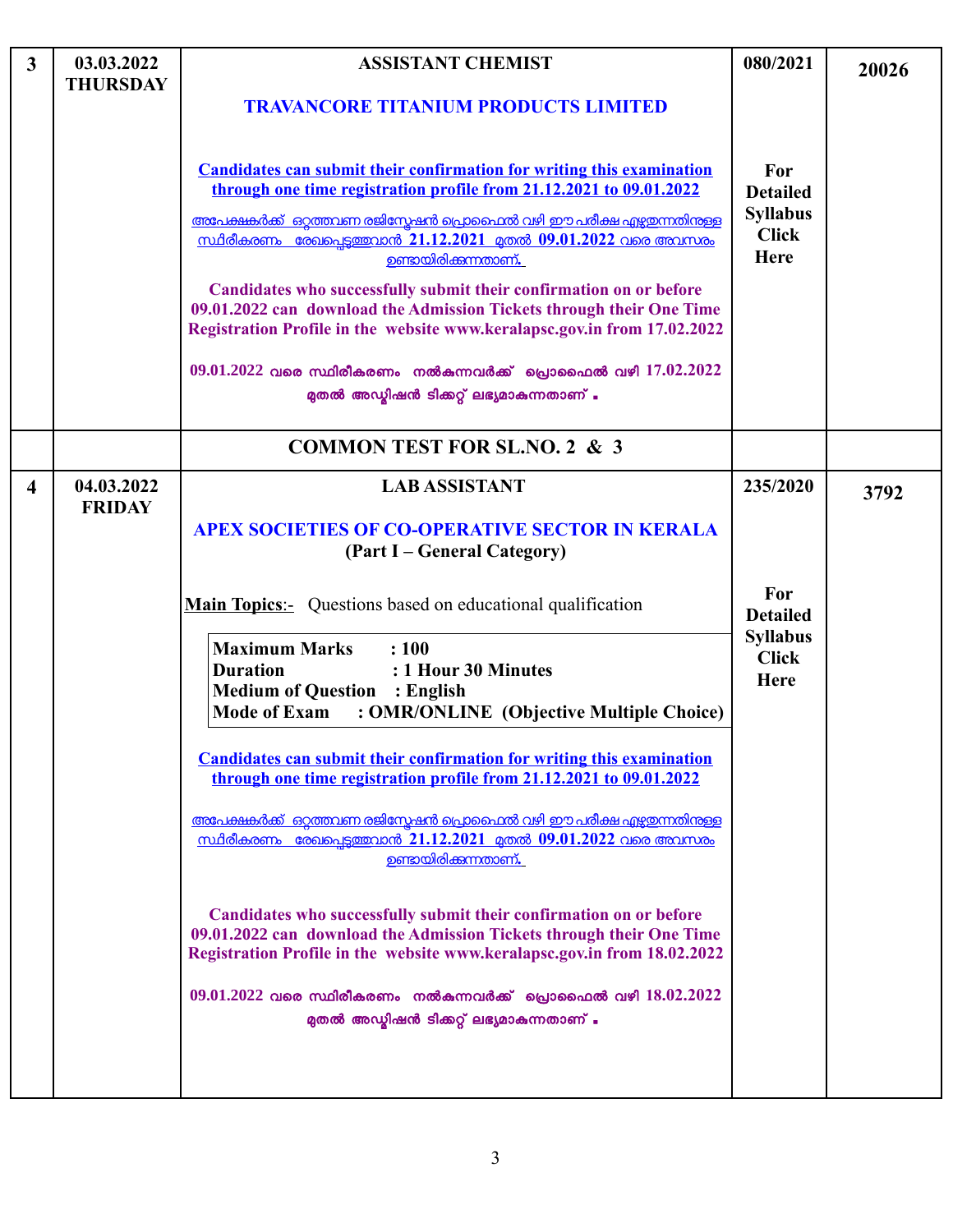| 5 | 04.03.2022<br><b>FRIDAY</b> | <b>LAB ASSISTANT</b>                                                                                                                                                                                                   | 236/2020                                       | 383 |
|---|-----------------------------|------------------------------------------------------------------------------------------------------------------------------------------------------------------------------------------------------------------------|------------------------------------------------|-----|
|   |                             | <b>KERALA STATE CO-OPERATIVE FEDERATION FOR</b><br><b>FISHERIES DEVELOPMENT LIMITED (MATSYAFED)</b>                                                                                                                    |                                                |     |
|   |                             | (Part II – Fishermen/dependent of Fishermen category)                                                                                                                                                                  | For<br><b>Detailed</b>                         |     |
|   |                             | <b>Candidates can submit their confirmation for writing this examination</b><br>through one time registration profile from 21.12.2021 to 09.01.2022                                                                    | <b>Syllabus</b><br><b>Click</b><br><b>Here</b> |     |
|   |                             | <u>അപേക്ഷകർക്ക് ഒറ്റത്തവണ രജിസ്പേഷൻ പ്രൊഫൈൽ വഴി ഈ പരീക്ഷ എഴ്ചതന്നതിനുള്ള</u><br><u>സ്ഥിരീകരണം രേഖപെടുത്തവാൻ 21.12.2021 മുതൽ 09.01.2022 വരെ അവസരം</u><br><b>ഉണ്ടായിരിക്കുന്നതാണ്.</b>                                   |                                                |     |
|   |                             | Candidates who successfully submit their confirmation on or before<br>09.01.2022 can download the Admission Tickets through their One Time<br>Registration Profile in the website www.keralapsc.gov.in from 18.02.2022 |                                                |     |
|   |                             | $09.01.2022$ വരെ സ്ഥിരീകരണം നൽകുന്നവർക്ക് പ്രൊഫൈൽ വഴി $18.02.2022$<br>മുതൽ അഡ്മിഷൻ ടിക്കറ്റ് ലഭ്യമാകുന്നതാണ് .                                                                                                         |                                                |     |
| 6 | 04.03.2022<br><b>FRIDAY</b> | <b>LAB ASSISTANT</b>                                                                                                                                                                                                   | 237/2020                                       | 01  |
|   |                             | <b>KERALA STATE CO-OPERATIVE FEDERATION FOR</b><br><b>FISHERIES DEVELOPMENT LIMITED (MATSYAFED)</b>                                                                                                                    |                                                |     |
|   |                             | (Part III – Society Category)                                                                                                                                                                                          | For<br><b>Detailed</b>                         |     |
|   |                             | <b>Candidates can submit their confirmation for writing this examination</b><br>through one time registration profile from 21.12.2021 to 09.01.2022                                                                    | <b>Syllabus</b><br><b>Click</b><br><b>Here</b> |     |
|   |                             | അപേക്ഷകർക്ക് ഒറ്റത്തവണ രജിസ്കേഷൻ പ്രൊഫൈൽ വഴി ഈ പരീക്ഷ എഴ്ചതന്നതിന്തള്ള<br><u>സ്ഥിരീകരണം രേഖപ്പെട്ടത്തവാൻ 21.12.2021 മുതൽ 09.01.2022 വരെ അവസരം</u><br><u>ഉണ്ടായിരിക്കന്നതാണ്.</u>                                       |                                                |     |
|   |                             | Candidates who successfully submit their confirmation on or before<br>09.01.2022 can download the Admission Tickets through their One Time<br>Registration Profile in the website www.keralapsc.gov.in from 18.02.2022 |                                                |     |
|   |                             | $09.01.2022$ വരെ സ്ഥിരീകരണം നൽകുന്നവർക്ക് പ്രൊഫൈൽ വഴി $18.02.2022$<br>മുതൽ അഡ്യിഷൻ ടിക്കറ്റ് ലഭ്യമാകുന്നതാണ് .                                                                                                         |                                                |     |
|   |                             | <b>COMMON TEST FOR SL.NO. 4 TO 6</b>                                                                                                                                                                                   |                                                |     |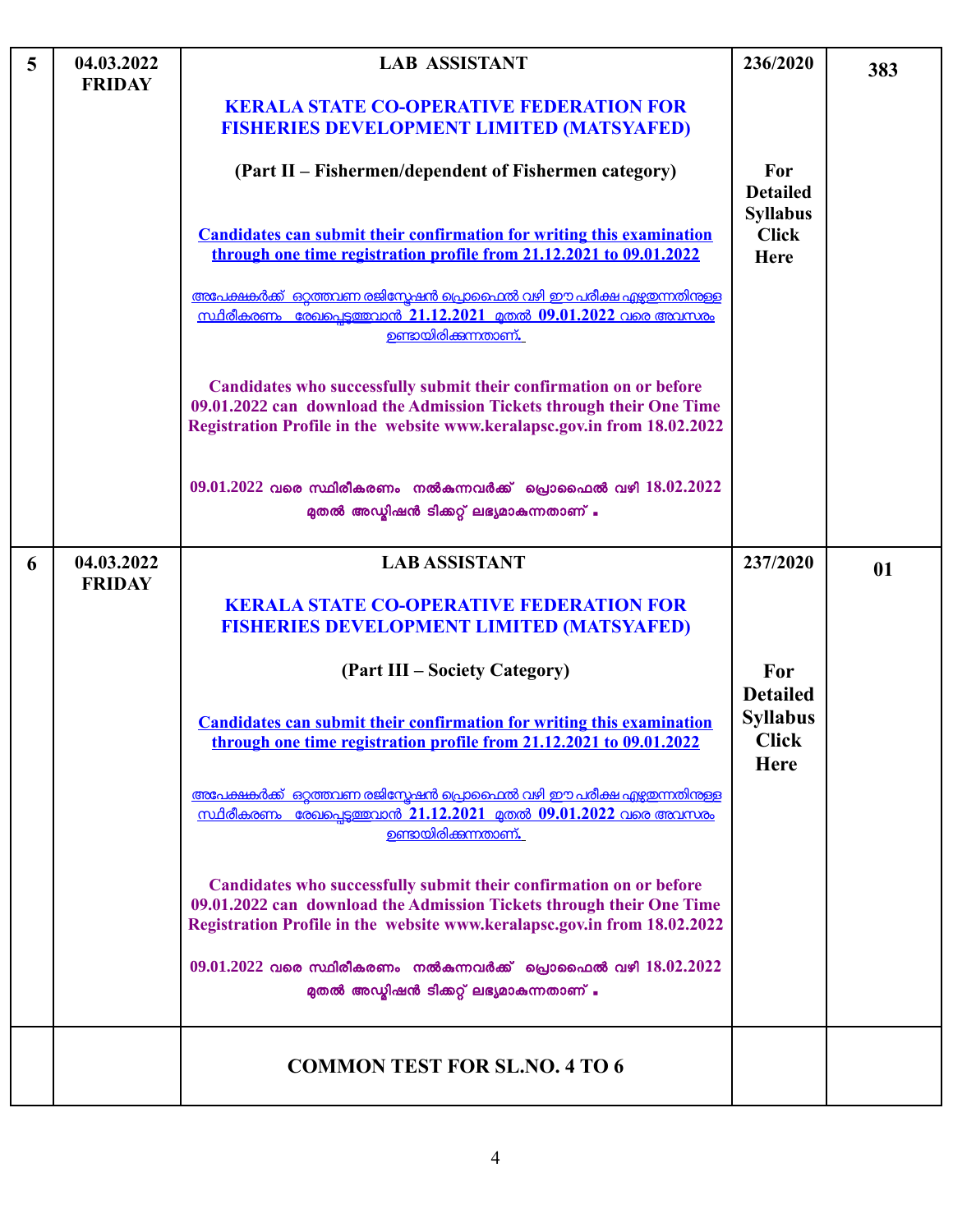| $\overline{7}$ | 05.03.2022<br><b>SATURDAY</b> | <b>ICDS SUPERVISOR</b>                                                                                                                                                                                                 | 299/2020                        | <b>120</b>    |
|----------------|-------------------------------|------------------------------------------------------------------------------------------------------------------------------------------------------------------------------------------------------------------------|---------------------------------|---------------|
|                |                               | <b>WOMEN AND CHILD DEVELOPMENT</b>                                                                                                                                                                                     |                                 |               |
|                |                               | (SR From ST Women candidates only)                                                                                                                                                                                     | For<br><b>Detailed</b>          |               |
|                |                               | <b>Main Topics:</b> Questions based on educational qualification                                                                                                                                                       | <b>Syllabus</b><br><b>Click</b> |               |
|                |                               | <b>Maximum Marks</b><br>: 100<br><b>Duration</b><br>: 1 Hour 30 Minutes<br><b>Medium of Question</b><br>: English<br><b>Mode of Exam</b><br>: OMR/ONLINE (Objective Multiple Choice)                                   | Here                            |               |
|                |                               | <b>Candidates can submit their confirmation for writing this examination</b><br>through one time registration profile from 21.12.2021 to 09.01.2022                                                                    |                                 |               |
|                |                               | അപേക്ഷകർക്ക് ഒറ്റത്തവണ രജിസ്രേഷൻ പ്രൊഫൈൽ വഴി ഈ പരീക്ഷ എഴുതന്നതിന്തള്ള<br><u>സ്ഥിരീകരണം രേഖപെടുത്തവാൻ 21.12.2021 മുതൽ 09.01.2022 വരെ അവസരം</u><br><u>ഉണ്ടായിരിക്കുന്നതാണ്.</u>                                          |                                 |               |
|                |                               | Candidates who successfully submit their confirmation on or before<br>09.01.2022 can download the Admission Tickets through their One Time<br>Registration Profile in the website www.keralapsc.gov.in from 19.02.2022 |                                 |               |
|                |                               | $09.01.2022$ വരെ സ്ഥിരീകരണം നൽകുന്നവർക്ക് പ്രൊഫൈൽ വഴി $19.02.2022$<br>മുതൽ അഡ്യിഷൻ ടിക്കറ്റ് ലഭ്യമാകുന്നതാണ് .                                                                                                         |                                 |               |
| 8              | 05.03.2022<br><b>SATURDAY</b> | <b>JUNIOR CONSULTANT (GENERAL MEDICINE)</b>                                                                                                                                                                            | 161/2020                        | <b>Muslim</b> |
|                |                               | <b>HEALTH SERVICES</b>                                                                                                                                                                                                 |                                 | 34            |
|                |                               | (NCA Notification)                                                                                                                                                                                                     | For<br><b>Detailed</b>          |               |
|                |                               | <b>Main Topics:</b> Questions based on educational qualification                                                                                                                                                       | <b>Syllabus</b><br><b>Click</b> |               |
|                |                               | <b>Maximum Marks</b><br>: 100<br><b>Duration</b><br>: 1 Hour 30 Minutes<br><b>Medium of Question</b><br>: English<br><b>Mode of Exam</b><br>: OMR/ONLINE (Objective Multiple Choice)                                   | <b>Here</b>                     |               |
|                |                               | <b>Candidates can submit their confirmation for writing this examination</b><br>through one time registration profile from 21.12.2021 to 09.01.2022                                                                    |                                 |               |
|                |                               | <u>അപേക്ഷകർക്ക് ഒറ്റത്തവണ രജിസ്പേഷൻ പ്രൊഫൈൽ വഴി ഈ പരീക്ഷ എഴ്ചതന്നതിനുള്ള</u><br><u>സ്ഥിരീകരണം രേഖപ്പെട്ടത്തവാൻ 21.12.2021 മുതൽ 09.01.2022 വരെ അവസരം</u><br><u>ഉണ്ടായിരിക്കുന്നതാണ്.</u>                                |                                 |               |
|                |                               | Candidates who successfully submit their confirmation on or before<br>09.01.2022 can download the Admission Tickets through their One Time<br>Registration Profile in the website www.keralapsc.gov.in from 19.02.2022 |                                 |               |
|                |                               | $09.01.2022$ വരെ സ്ഥിരീകരണം നൽകുന്നവർക്ക് പ്രൊഫൈൽ വഴി $19.02.2022$<br>മുതൽ അഡ്യിഷൻ ടിക്കറ്റ് ലഭ്യമാകുന്നതാണ് .                                                                                                         |                                 |               |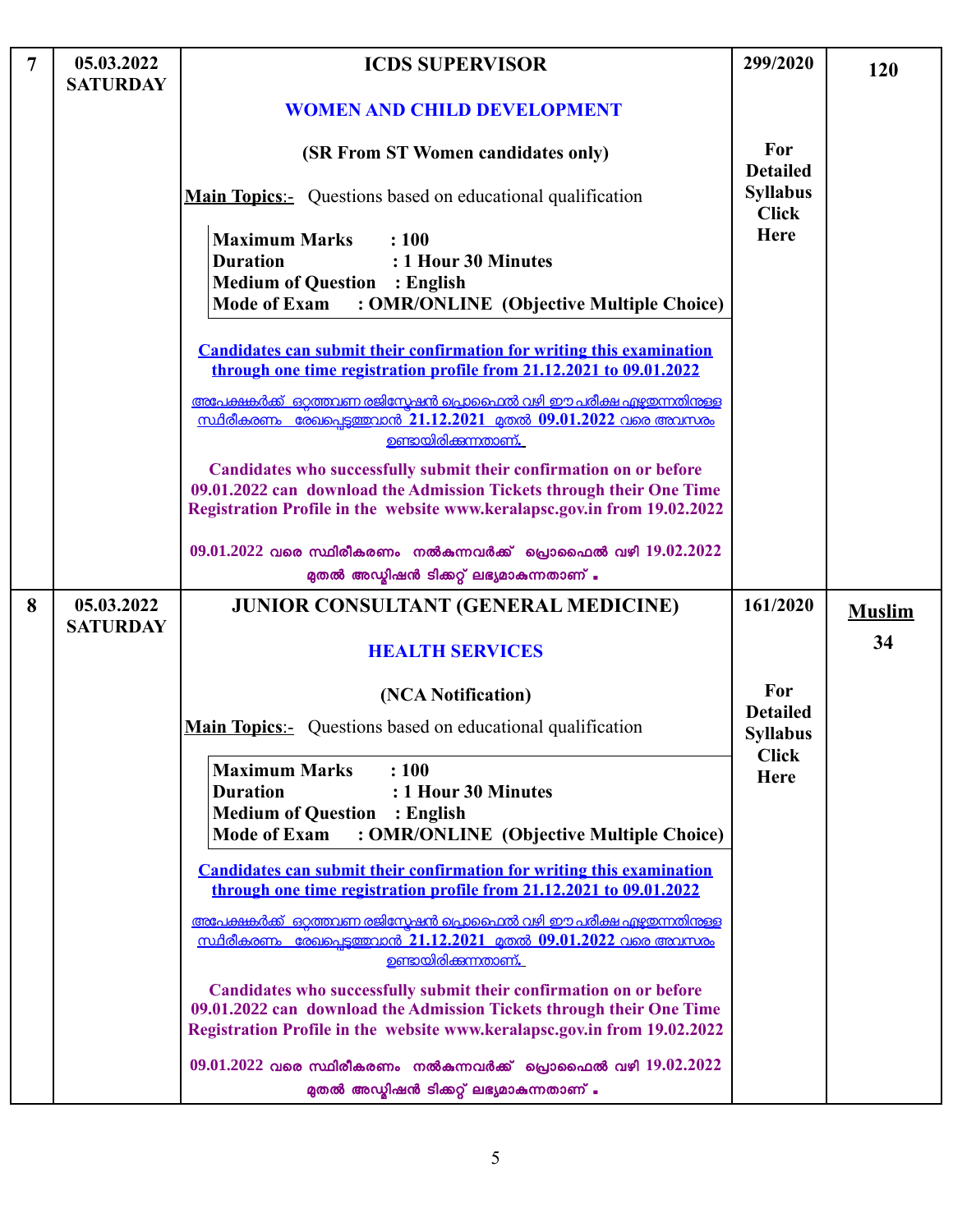| 9         | 07.03.2022<br><b>MONDAY</b>  | <b>TRANSLATOR (MALAYALAM TO ENGLISH)</b>                                                                                                                                                                               | 239/2018                                | 105 |
|-----------|------------------------------|------------------------------------------------------------------------------------------------------------------------------------------------------------------------------------------------------------------------|-----------------------------------------|-----|
|           |                              | <b>ADVOCATE GENERAL OFFICE, ERNAKULAM</b>                                                                                                                                                                              |                                         |     |
|           |                              | (Translation Test)                                                                                                                                                                                                     |                                         |     |
|           |                              | <b>Main Topics:-</b><br>Part I – Translation from English to Malayalam (30 Marks)<br>Part II – Translation from Malayalam to English (30 Marks)                                                                        |                                         |     |
|           |                              | <b>Maximum Marks</b><br>: 60<br><b>Duration</b><br>: 60 Minutes<br><b>Mode of Exam</b><br>: Written Test<br>(Question cum Answer Booklet Model)                                                                        |                                         |     |
|           |                              | Candidates are not required to submit confirmation for this<br>post.                                                                                                                                                   |                                         |     |
|           |                              | <b>Candidates can download the Admission Tickets through their</b><br>One Time Registration Profile in the Website<br>www.keralapsc.gov.in from 21.02.2022                                                             |                                         |     |
|           |                              | ഉദ്യോഗാർത്ഥികൾക്ക് പ്രൊഫൈൽ വഴി $21.02.2022$ മുതൽ<br>അഡ്യിഷൻ ടിക്കറ്റ് ലഭ്യമാകുന്നതാണ് .                                                                                                                                |                                         |     |
| <b>10</b> | 08.03.2022<br><b>TUESDAY</b> | <b>AGRICULTURAL OFFICER</b><br><b>KERALA STATE LAND USE BOARD</b>                                                                                                                                                      | 505/2021                                |     |
|           |                              | <b>Main Topics:</b> Questions based on educational qualification                                                                                                                                                       | For<br>detailed                         |     |
|           |                              | <b>Maximum Marks</b><br>: 100<br><b>Duration</b><br>: 1 Hour 30 Minutes<br><b>Medium of Question</b><br>$:$ English<br>: OMR/ONLINE (Objective Multiple Choice)<br><b>Mode of Exam</b>                                 | <b>Syllabus</b><br><b>Click</b><br>Here |     |
|           |                              | <b>Candidates can submit their confirmation for writing this examination</b><br>through one time registration profile from 24.12.2021 to 12.01.2022                                                                    |                                         |     |
|           |                              | അപേക്ഷകർക്ക് ഒറ്റത്തവണ രജിസ്കേഷൻ പ്രൊഫൈൽ വഴി ഈ പരീക്ഷ എഴ്ചതന്നതിന്തള്ള<br><u>സ്ഥിരീകരണം രേഖപ്പെട്ടത്തവാൻ 24.12.2021 മുതൽ 12.01.2022 വരെ അവസരം</u><br><u>ഉണ്ടായിരിക്കുന്നതാണ്.</u>                                      |                                         |     |
|           |                              | Candidates who successfully submit their confirmation on or before<br>12.01.2022 can download the Admission Tickets through their One Time<br>Registration Profile in the website www.keralapsc.gov.in from 22.02.2022 |                                         |     |
|           |                              | $12.01.2022$ വരെ സ്ഥിരീകരണം നൽകുന്നവർക്ക് പ്രൊഫൈൽ വഴി $22.02.2022$<br>മുതൽ അഡ്യിഷൻ ടിക്കറ്റ് ലഭ്യമാകുന്നതാണ് .                                                                                                         |                                         |     |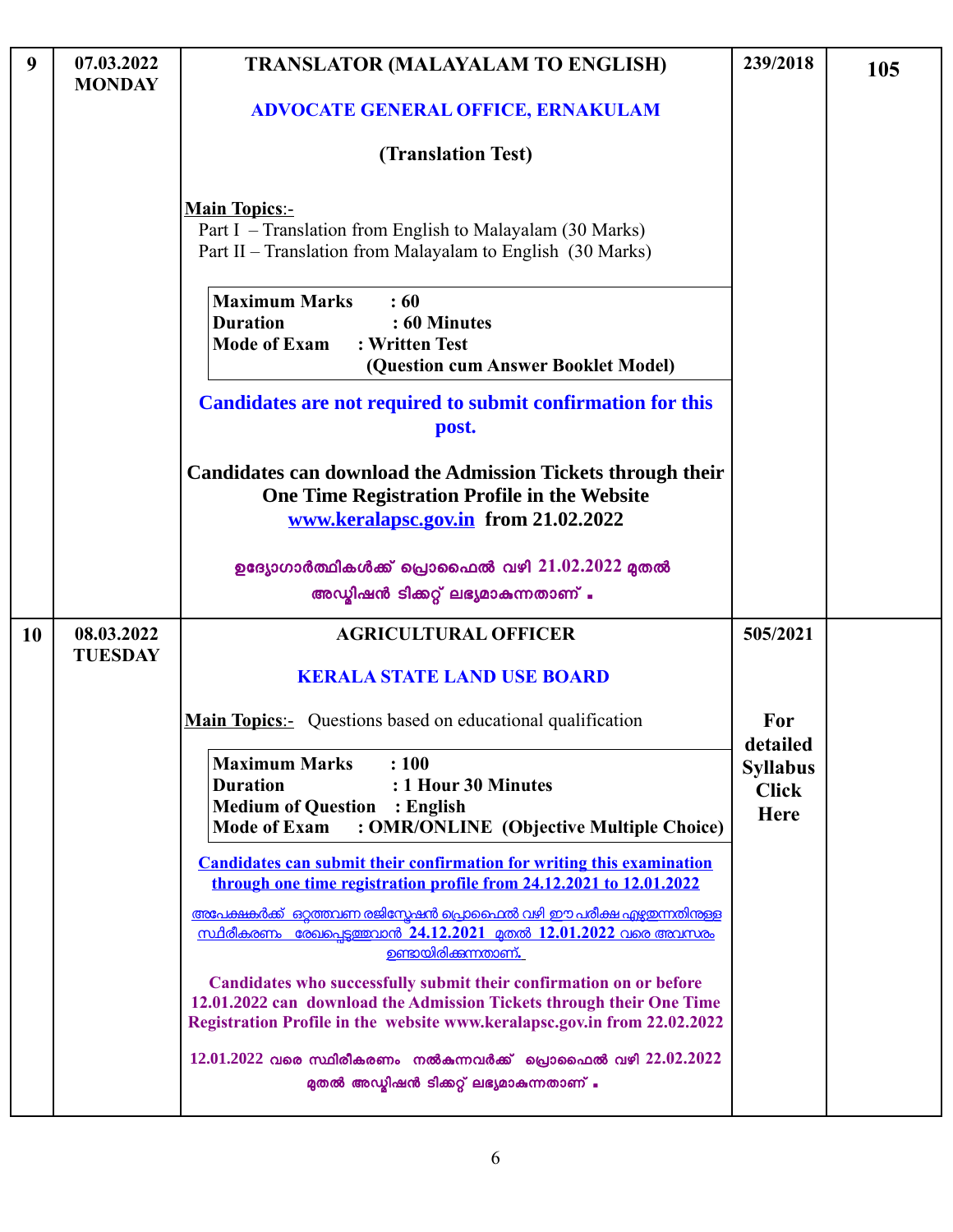| 11 | 08.03.2022<br><b>TUESDAY</b> | <b>AGRICULTURAL OFFICER</b>                                                                                                                                                                                            | 522/2021                                                          | <b>SCCC</b> |
|----|------------------------------|------------------------------------------------------------------------------------------------------------------------------------------------------------------------------------------------------------------------|-------------------------------------------------------------------|-------------|
|    |                              | <b>AGRICULTURE DEVELOPMENT AND FARMERS' WELFARE</b><br><b>DEPARTMENT</b>                                                                                                                                               |                                                                   |             |
|    |                              | (NCA Notification)                                                                                                                                                                                                     | For<br>detailed<br><b>Syllabus</b>                                |             |
|    |                              | <b>Candidates can submit their confirmation for writing this examination</b><br>through one time registration profile from 24.12.2021 to 12.01.2022                                                                    | <b>Click</b><br><b>Here</b>                                       |             |
|    |                              | അപേക്ഷകർക്ക് ഒറ്റത്തവണ രജിസ്കേഷൻ പ്രൊഫൈൽ വഴി ഈ പരീക്ഷ എഴ്ചതന്നതിന്തള്ള<br><u>സ്ഥിരീകരണം രേഖപെടുത്തവാൻ 24.12.2021 മുതൽ 12.01.2022 വരെ അവസരം</u><br><u>ഉണ്ടായിരിക്കന്നതാണ്.</u>                                          |                                                                   |             |
|    |                              | Candidates who successfully submit their confirmation on or before<br>12.01.2022 can download the Admission Tickets through their One Time<br>Registration Profile in the website www.keralapsc.gov.in from 22.02.2022 |                                                                   |             |
|    |                              | $12.01.2022$ വരെ സ്ഥിരീകരണം നൽകുന്നവർക്ക് പ്രൊഫൈൽ വഴി $22.02.2022$<br>മുതൽ അഡ്മിഷൻ ടിക്കറ്റ് ലഭ്യമാകുന്നതാണ് .                                                                                                         |                                                                   |             |
| 12 | 08.03.2022<br><b>TUESDAY</b> | <b>AGRICULTURAL OFFICER</b><br><b>AGRICULTURE DEVELOPMENT AND FARMERS' WELFARE</b>                                                                                                                                     | 475/2020                                                          |             |
|    |                              | <b>DEPARTMENT</b><br>(This examination was originally scheduled to be held on 24.02.2022<br>and had postponed. Hence candidates are not required to submit<br>confirmation for this post again)                        | For<br>detailed<br><b>Syllabus</b><br><b>Click</b><br><b>Here</b> |             |
|    |                              | <b>COMMON TEST FOR SL.NO. 10 TO 12</b>                                                                                                                                                                                 |                                                                   |             |
|    |                              |                                                                                                                                                                                                                        |                                                                   |             |
|    |                              |                                                                                                                                                                                                                        |                                                                   |             |
|    |                              |                                                                                                                                                                                                                        |                                                                   |             |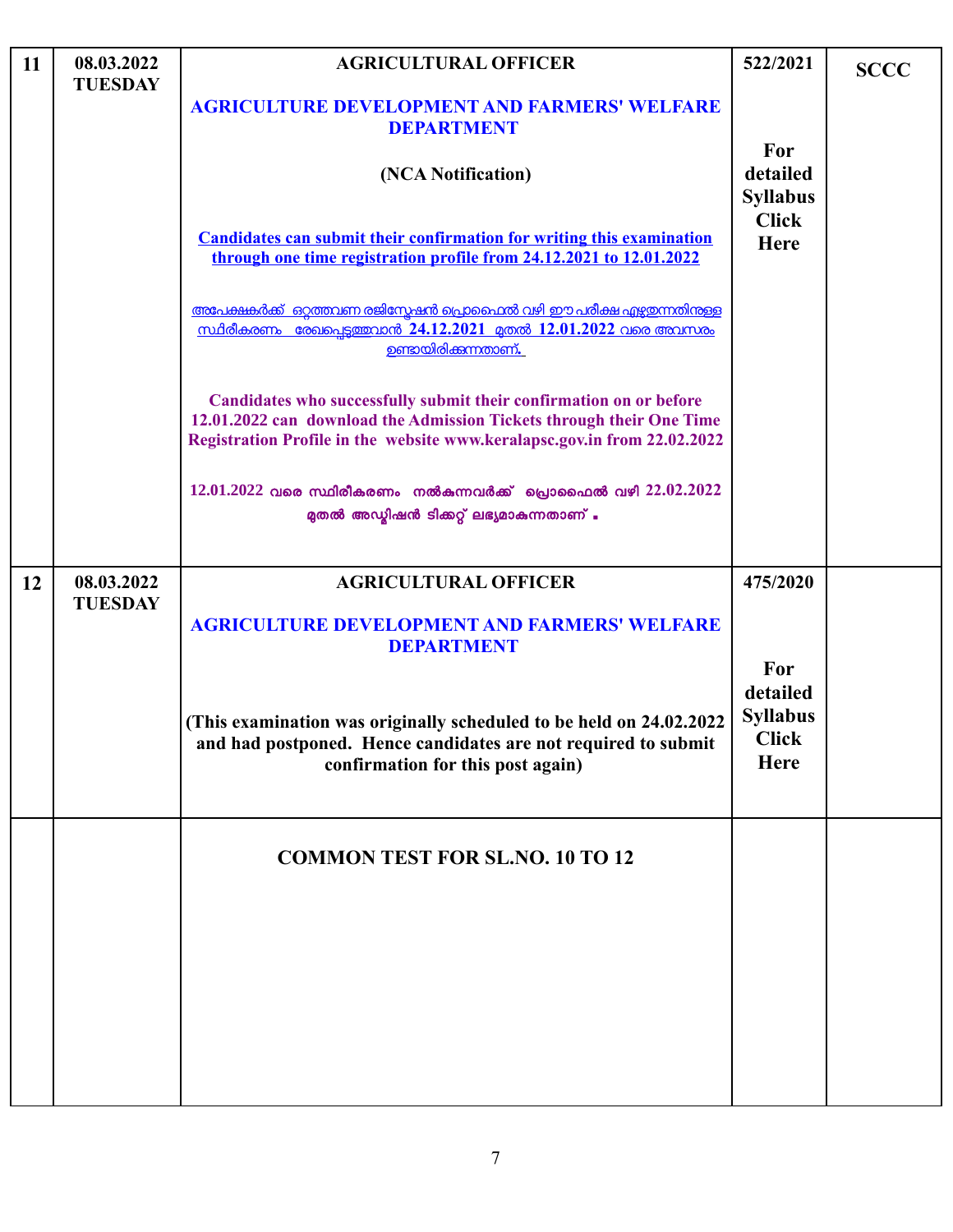| 13 | 09.03.2022<br><b>WEDNESDAY</b> | <b>SOCIAL WORKER (MSW)</b>                                                                                                                                                                                             | 001/2019                                           | 4395 |
|----|--------------------------------|------------------------------------------------------------------------------------------------------------------------------------------------------------------------------------------------------------------------|----------------------------------------------------|------|
|    |                                | <b>MEDICAL EDUCATION SERVICES</b>                                                                                                                                                                                      | For                                                |      |
|    |                                | <b>Main Topics:-</b> Questions based on educational qualification                                                                                                                                                      | <b>Detailed</b><br><b>Syllabus</b><br><b>Click</b> |      |
|    |                                | <b>Maximum Marks</b><br>: 100<br><b>Duration</b><br>: 1 Hour 30 Minutes<br><b>Medium of Question : English</b><br><b>Mode of Exam</b><br>: OMR/ONLINE (Objective Multiple Choice)                                      | Here                                               |      |
|    |                                | <b>Candidates can submit their confirmation for writing this examination</b><br>through one time registration profile from 21.12.2021 to 09.01.2022                                                                    |                                                    |      |
|    |                                | <u>അപേക്ഷകർക്ക് ഒറ്റത്തവണ രജിസ്മേഷൻ പ്രൊഫൈൽ വഴി ഈ പരീക്ഷ എഴുതന്നതിന്തള്ള</u><br><u>സ്ഥിരീകരണം രേഖപ്പെട്ടത്തവാൻ 21.12.2021 മുതൽ 09.01.2022 വരെ അവസരം</u><br>ഉണ്ടായിരിക്കുന്നതാണ്.                                       |                                                    |      |
|    |                                | Candidates who successfully submit their confirmation on or before<br>09.01.2022 can download the Admission Tickets through their One Time<br>Registration Profile in the website www.keralapsc.gov.in from 23.02.2022 |                                                    |      |
|    |                                | $09.01.2022$ വരെ സ്ഥിരീകരണം നൽകുന്നവർക്ക് പ്രൊഫൈൽ വഴി $23.02.2022$<br>മുതൽ അഡ്യിഷൻ ടിക്കറ്റ് ലഭ്യമാകുന്നതാണ് .                                                                                                         |                                                    |      |
| 14 | 23.03.2022<br><b>WEDNESDAY</b> | ASSISTANT PROFESSOR IN KAUMARABHRITYA                                                                                                                                                                                  | 112/2021                                           | 63   |
|    | <b>FN</b>                      | <b>AYURVEDA MEDICAL EDUCATION</b>                                                                                                                                                                                      |                                                    |      |
|    |                                | <b>Main Topics:-</b> Questions based on educational qualification                                                                                                                                                      |                                                    |      |
|    |                                | <b>Maximum Marks</b><br>: 100<br>: 1 Hour 30 Minutes<br><b>Duration</b><br><b>Medium of Question : English</b><br><b>Mode of Exam</b><br>: OMR/ONLINE (Objective Multiple Choice)                                      |                                                    |      |
|    |                                | <b>Candidates can submit their confirmation for writing this examination</b><br>through one time registration profile from 21.12.2021 to 09.01.2022                                                                    |                                                    |      |
|    |                                | അപേക്ഷകർക്ക് ഒറ്റത്തവണ രജിസ്റ്റേഷൻ പ്രൊഫൈൽ വഴി ഈ പരീക്ഷ എഴ്ചയന്നതിന്തള്ള<br><u>സ്ഥിരീകരണം രേഖപ്പെട്ടത്തവാൻ 21.12.2021 മുതൽ 09.01.2022 വരെ അവസരം</u><br><u>ഉണ്ടായിരിക്കന്നതാണ്.</u>                                     |                                                    |      |
|    |                                | Candidates who successfully submit their confirmation on or before<br>09.01.2022 can download the Admission Tickets through their One Time<br>Registration Profile in the website www.keralapsc.gov.in from 09.03.2022 |                                                    |      |
|    |                                | $09.01.2022$ വരെ സ്ഥിരീകരണം നൽകുന്നവർക്ക് പ്രൊഫൈൽ വഴി $09.03.202$<br>മുതൽ അഡ്യിഷൻ ടിക്കറ്റ് ലഭ്യമാകുന്നതാണ് .                                                                                                          |                                                    |      |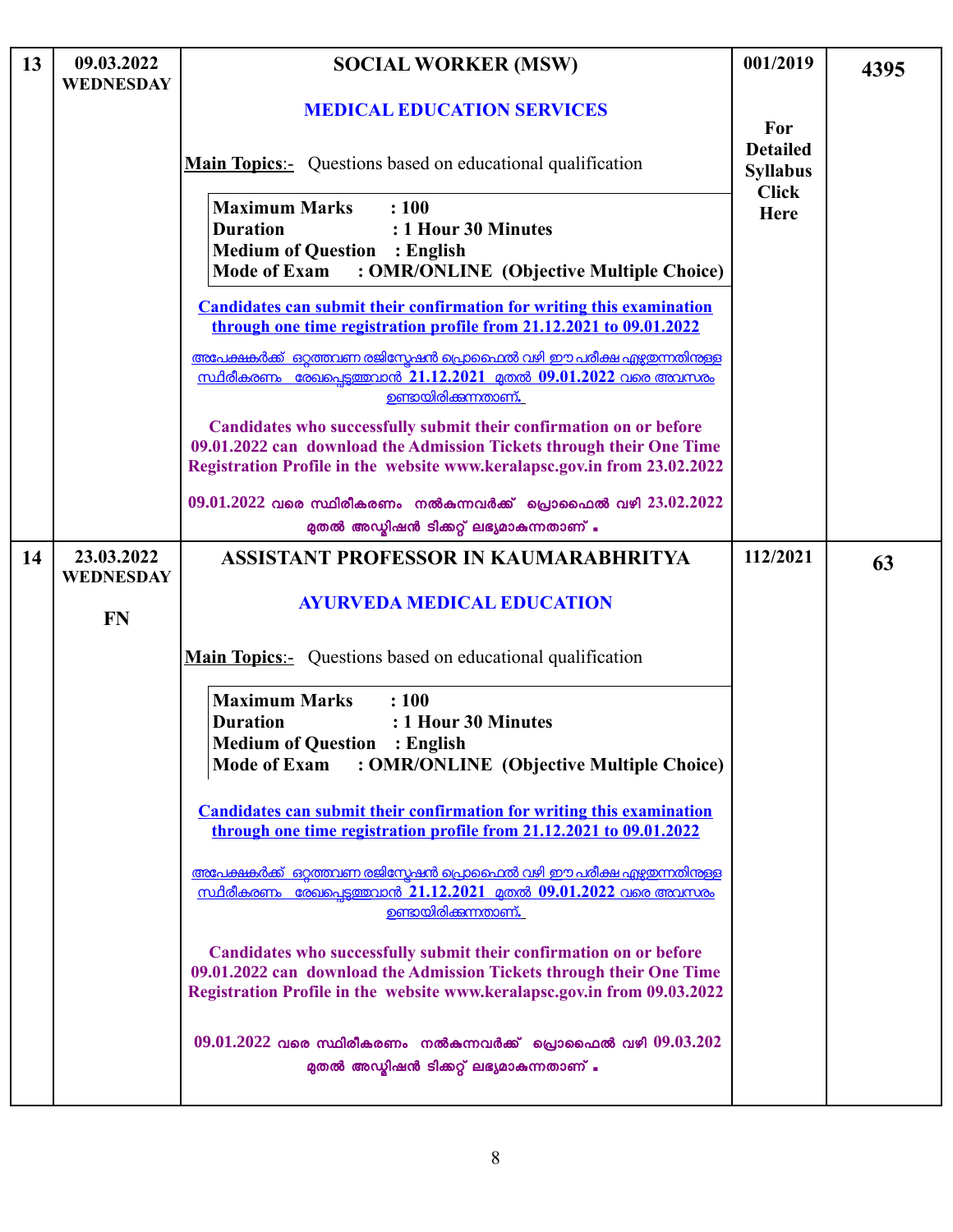| 15 | 23.03.2022<br><b>WEDNESDAY</b> | <b>ASSISTANT PROFESSOR IN ROGANIDAN</b>                                                                                                                                                                                | 113/2021 | 65  |
|----|--------------------------------|------------------------------------------------------------------------------------------------------------------------------------------------------------------------------------------------------------------------|----------|-----|
|    | AN                             | <b>AYURVEDA MEDICAL EDUCATION</b>                                                                                                                                                                                      |          |     |
|    |                                | <b>Main Topics:-</b> Questions based on educational qualification                                                                                                                                                      |          |     |
|    |                                | <b>Maximum Marks</b><br>: 100<br><b>Duration</b><br>: 1 Hour 30 Minutes<br><b>Medium of Question : English</b><br><b>Mode of Exam</b><br>: OMR/ONLINE (Objective Multiple Choice)                                      |          |     |
|    |                                | <b>Candidates can submit their confirmation for writing this examination</b><br>through one time registration profile from 21.12.2021 to 09.01.2022                                                                    |          |     |
|    |                                | അപേക്ഷകർക്ക് ഒറ്റത്തവണ രജിസ്കേഷൻ പ്രൊഫൈൽ വഴി ഈ പരീക്ഷ എഴ്ചഇന്നതിന്റള്ള<br><u>സ്ഥിരീകരണം രേഖപെടുത്തവാൻ 21.12.2021 മുതൽ 09.01.2022 വരെ അവസരം</u><br>ഉണ്ടായിരിക്കുന്നതാണ്.                                                |          |     |
|    |                                | Candidates who successfully submit their confirmation on or before<br>09.01.2022 can download the Admission Tickets through their One Time<br>Registration Profile in the website www.keralapsc.gov.in from 09.03.202  |          |     |
|    |                                | $09.01.2022$ വരെ സ്ഥിരീകരണം നൽകുന്നവർക്ക് പ്രൊഫൈൽ വഴി $09.03.2022$<br>മുതൽ അഡ്മിഷൻ ടിക്കറ്റ് ലഭ്യമാകുന്നതാണ് .                                                                                                         |          |     |
| 16 | 24.03.2022<br><b>THURSDAY</b>  | ASSISTANT PROFESSOR IN SHALAKYA TANTRA                                                                                                                                                                                 | 114/2021 | 102 |
|    | <b>FN</b>                      | <b>AYURVEDA MEDICAL EDUCATION</b>                                                                                                                                                                                      |          |     |
|    |                                | <b>Main Topics:-</b> Questions based on educational qualification                                                                                                                                                      |          |     |
|    |                                | <b>Maximum Marks</b><br>: 100<br><b>Duration</b><br>: 1 Hour 30 Minutes<br><b>Medium of Question : English</b><br>: OMR/ONLINE (Objective Multiple Choice)<br><b>Mode of Exam</b>                                      |          |     |
|    |                                | <b>Candidates can submit their confirmation for writing this examination</b><br>through one time registration profile from 21.12.2021 to 09.01.2022                                                                    |          |     |
|    |                                | <u>അപേക്ഷകർക്ക് ഒറ്റത്തവണ രജിസ്കേഷൻ പ്രൊഫൈൽ വഴി ഈ പരീക്ഷ എഴ്ചതന്നതിന്ള്ള</u><br><u>സ്ഥിരീകരണം രേഖപ്പെട്ടത്തവാൻ 21.12.2021 മുതൽ 09.01.2022 വരെ അവസരം</u><br><u>ഉണ്ടായിരിക്കുന്നതാണ്.</u>                                |          |     |
|    |                                | Candidates who successfully submit their confirmation on or before<br>09.01.2022 can download the Admission Tickets through their One Time<br>Registration Profile in the website www.keralapsc.gov.in from 10.03.2022 |          |     |
|    |                                | $09.01.2022$ വരെ സ്ഥിരീകരണം നൽകുന്നവർക്ക് പ്രൊഫൈൽ വഴി $10.03.2022$<br>മുതൽ അഡ്യിഷൻ ടിക്കറ്റ് ലഭ്യമാകുന്നതാണ് .                                                                                                         |          |     |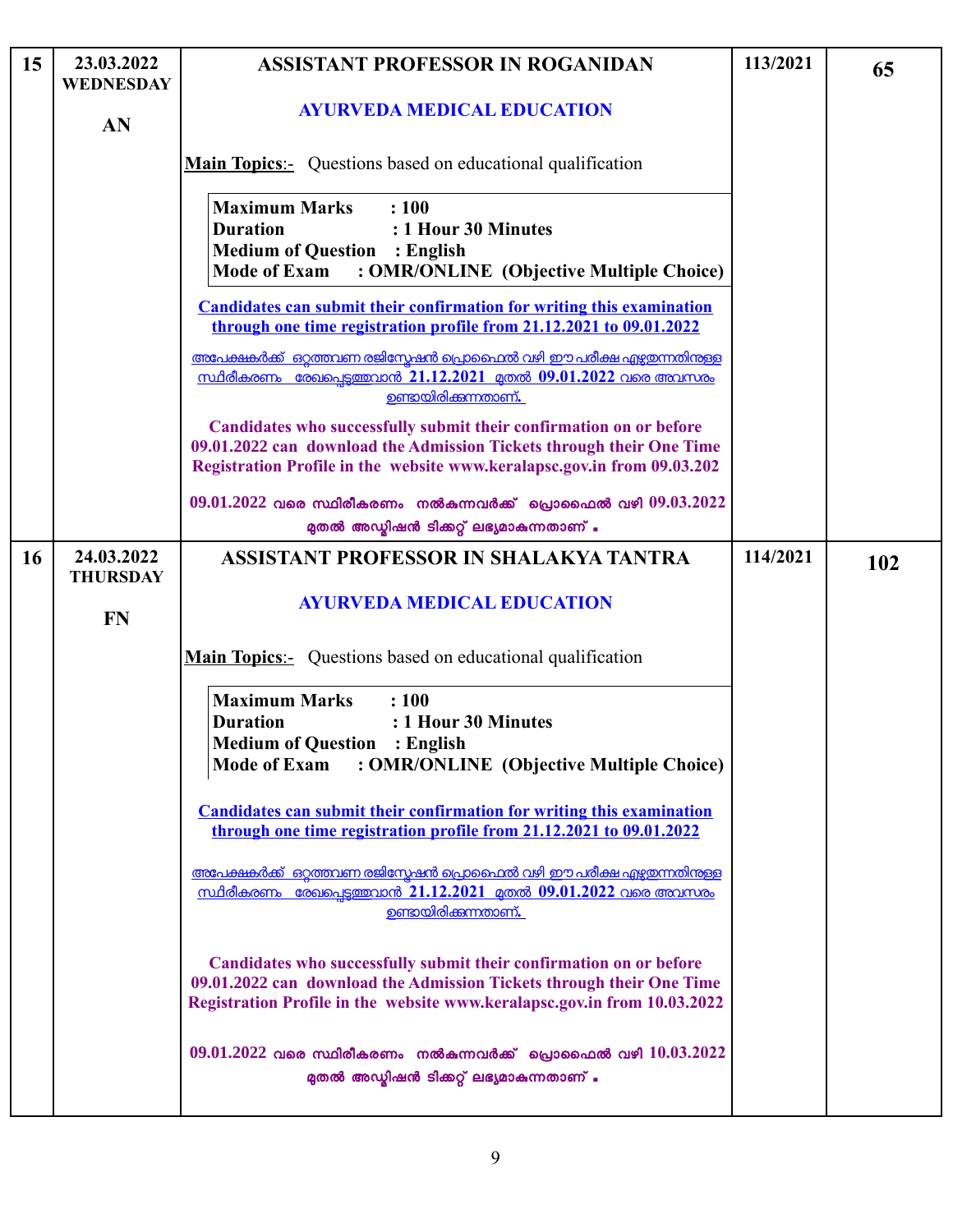| 17 | 24.03.2022<br><b>THURSDAY</b> | ASSISTANT PROFESSOR IN SHALYA TANTRA                                                                                                                                                                                   | 115/2021 | 146 |
|----|-------------------------------|------------------------------------------------------------------------------------------------------------------------------------------------------------------------------------------------------------------------|----------|-----|
|    | AN                            | <b>AYURVEDA MEDICAL EDUCATION</b>                                                                                                                                                                                      |          |     |
|    |                               | <b>Main Topics:-</b> Questions based on educational qualification                                                                                                                                                      |          |     |
|    |                               | <b>Maximum Marks</b><br>: 100<br><b>Duration</b><br>: 1 Hour 30 Minutes<br><b>Medium of Question : English</b><br><b>Mode of Exam</b><br>: OMR/ONLINE (Objective Multiple Choice)                                      |          |     |
|    |                               | <b>Candidates can submit their confirmation for writing this examination</b><br>through one time registration profile from 21.12.2021 to 09.01.2022                                                                    |          |     |
|    |                               | അപേക്ഷകർക്ക് ഒറ്റത്തവണ രജിസ്കേഷൻ പ്രൊഫൈൽ വഴി ഈ പരീക്ഷ എഴ്ചഇന്നതിന്റള്ള<br><u>സ്ഥിരീകരണം രേഖപെട്ടത്തവാൻ 21.12.2021 മുതൽ 09.01.2022 വരെ അവസരം</u><br>ഉണ്ടായിരിക്കുന്നതാണ്.                                               |          |     |
|    |                               | Candidates who successfully submit their confirmation on or before<br>09.01.2022 can download the Admission Tickets through their One Time<br>Registration Profile in the website www.keralapsc.gov.in from 10.03.2022 |          |     |
|    |                               | $09.01.2022$ വരെ സ്ഥിരീകരണം നൽകുന്നവർക്ക് പ്രൊഫൈൽ വഴി $10.03.2022$<br>മുതൽ അഡ്മിഷൻ ടിക്കറ്റ് ലഭ്യമാകുന്നതാണ് .                                                                                                         |          |     |
| 18 | 25.03.2022<br><b>FRIDAY</b>   | <b>ASSISTANT PROFESSOR IN PRASUTI AND STRIROG</b>                                                                                                                                                                      | 116/2021 | 111 |
|    | <b>FN</b>                     | <b>AYURVEDA MEDICAL EDUCATION</b>                                                                                                                                                                                      |          |     |
|    |                               | <b>Main Topics:-</b> Questions based on educational qualification                                                                                                                                                      |          |     |
|    |                               | <b>Maximum Marks</b><br>: 100<br><b>Duration</b><br>: 1 Hour 30 Minutes<br><b>Medium of Question : English</b><br><b>Mode of Exam</b><br>: OMR/ONLINE (Objective Multiple Choice)                                      |          |     |
|    |                               | <b>Candidates can submit their confirmation for writing this examination</b><br>through one time registration profile from 21.12.2021 to 09.01.2022                                                                    |          |     |
|    |                               | <u>അപേക്ഷകർക്ക് ഒറ്റത്തവണ രജിസ്കേഷൻ പ്രൊഫൈൽ വഴി ഈ പരീക്ഷ എഴ്ചതന്നതിന്റള്ള</u><br><u>സ്ഥിരീകരണം രേഖപ്പെട്ടത്തവാൻ 21.12.2021 മുതൽ 09.01.2022 വരെ അവസരം</u><br><u>ഉണ്ടായിരിക്കുന്നതാണ്.</u>                               |          |     |
|    |                               | Candidates who successfully submit their confirmation on or before<br>09.01.2022 can download the Admission Tickets through their One Time<br>Registration Profile in the website www.keralapsc.gov.in from 11.03.2022 |          |     |
|    |                               | $09.01.2022$ വരെ സ്ഥിരീകരണം നൽകുന്നവർക്ക് പ്രൊഫൈൽ വഴി $11.03.2022$<br>മുതൽ അഡ്മിഷൻ ടിക്കറ്റ് ലഭ്യമാകുന്നതാണ് .                                                                                                         |          |     |

 $\lfloor$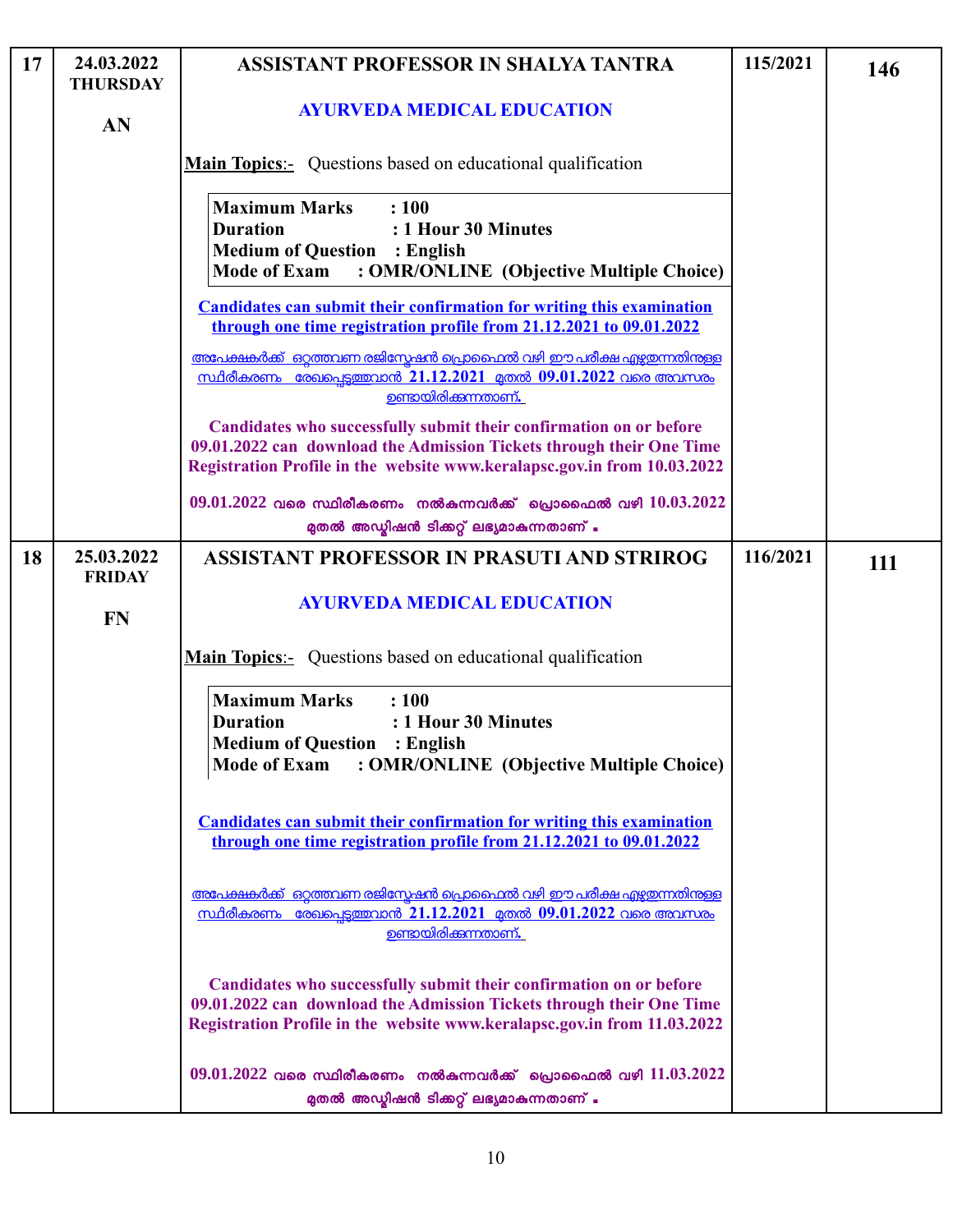| 19 | 25.03.2022<br><b>FRIDAY</b> | ASSISTANT PROFESSOR IN AGADATHANTRA AND<br><b>VIDHI AYURVED</b>                                                                                                                                                        | 117/2021 | 123   |
|----|-----------------------------|------------------------------------------------------------------------------------------------------------------------------------------------------------------------------------------------------------------------|----------|-------|
|    | AN                          | <b>AYURVEDA MEDICAL EDUCATION</b>                                                                                                                                                                                      |          |       |
|    |                             | <b>Main Topics:-</b> Questions based on educational qualification                                                                                                                                                      |          |       |
|    |                             | <b>Maximum Marks</b><br>: 100<br><b>Duration</b><br>: 1 Hour 30 Minutes<br><b>Medium of Question</b><br>$:$ English<br><b>Mode of Exam</b><br>: OMR/ONLINE (Objective Multiple Choice)                                 |          |       |
|    |                             | <b>Candidates can submit their confirmation for writing this examination</b><br>through one time registration profile from 21.12.2021 to 09.01.2022                                                                    |          |       |
|    |                             | അപേക്ഷകർക്ക്  ഒറ്റത്തവണ രജിസ്റ്റേഷൻ പ്രൊഫൈൽ വഴി ഈ പരീക്ഷ എഴ്ചയന്നതിന്തള്ള<br><u>സ്ഥിരീകരണം രേഖപ്പെട്ടത്തവാൻ 21.12.2021 മുതൽ 09.01.2022 വരെ അവസരം</u><br><u>ഉണ്ടായിരിക്കുന്നതാണ്.</u>                                   |          |       |
|    |                             | Candidates who successfully submit their confirmation on or before<br>09.01.2022 can download the Admission Tickets through their One Time<br>Registration Profile in the website www.keralapsc.gov.in from 11.03.2022 |          |       |
|    |                             | $09.01.2022$ വരെ സ്ഥിരീകരണം നൽകുന്നവർക്ക് പ്രൊഫൈൽ വഴി $11.03.2022$<br>മുതൽ അഡ്മിഷൻ ടിക്കറ്റ് ലഭ്യമാകുന്നതാണ് .                                                                                                         |          |       |
| 20 | 25.03.2022<br><b>FRIDAY</b> | ASSISTANT PROFESSOR IN AGADATHANTRA AND<br><b>VIDHI AYURVED</b>                                                                                                                                                        | 159/2021 | LC/AI |
|    | AN                          | <b>AYURVEDA MEDICAL EDUCATION</b><br>(NCA Notification)                                                                                                                                                                |          | 07    |
|    |                             | <b>Main Topics:-</b> Questions based on educational qualification                                                                                                                                                      |          |       |
|    |                             | <b>Maximum Marks : 100</b><br><b>Duration</b><br>: 1 Hour 30 Minutes<br><b>Medium of Question</b><br>$:$ English<br>: OMR/ONLINE (Objective Multiple Choice)<br><b>Mode of Exam</b>                                    |          |       |
|    |                             | <b>Candidates can submit their confirmation for writing this examination</b><br>through one time registration profile from 21.12.2021 to 09.01.2022                                                                    |          |       |
|    |                             | <u>അപേക്ഷകർക്ക് ഒറ്റത്തവണ രജിസ്കേഷൻ പ്രൊഫൈൽ വഴി ഈ പരീക്ഷ എഴ്ചതന്നതിന്ള്ള</u><br><u>സ്ഥിരീകരണം രേഖപ്പെടുത്തവാൻ 21.12.2021 മുതൽ 09.01.2022 വരെ അവസരം</u><br>ഉണ്ടായിരിക്കുന്നതാണ്.                                        |          |       |
|    |                             | Candidates who successfully submit their confirmation on or before<br>09.01.2022 can download the Admission Tickets through their One Time<br>Registration Profile in the website www.keralapsc.gov.in from 11.03.2022 |          |       |
|    |                             | $09.01.2022$ വരെ സ്ഥിരീകരണം നൽകുന്നവർക്ക് പ്രൊഫൈൽ വഴി $11.03.2022$<br>മുതൽ അഡ്യിഷൻ ടിക്കറ്റ് ലഭ്യമാകുന്നതാണ് .                                                                                                         |          |       |
|    |                             | <b>COMMON TEST FOR SL.NO. 19 &amp; 20</b>                                                                                                                                                                              |          |       |

 $\lfloor$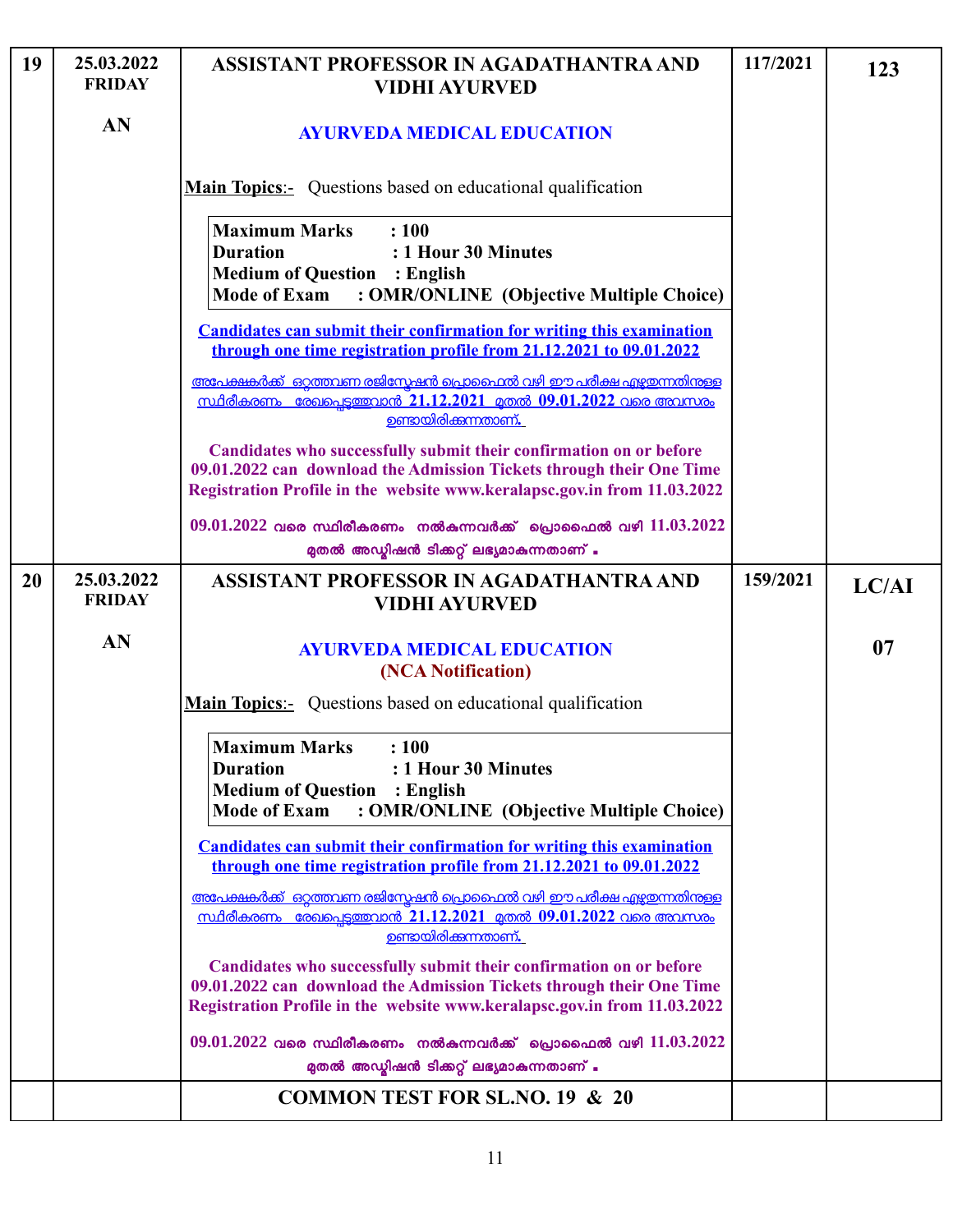| 21 | 26.03.2022<br><b>SATURDAY</b> | <b>ASSISTANT PROFESSOR IN DRAVYAGUNA</b>                                                                                                                                                                               | 118/21   | 186 |
|----|-------------------------------|------------------------------------------------------------------------------------------------------------------------------------------------------------------------------------------------------------------------|----------|-----|
|    | <b>FN</b>                     | <b>AYURVEDA MEDICAL EDUCATION</b>                                                                                                                                                                                      |          |     |
|    |                               | <b>Main Topics:-</b> Questions based on educational qualification                                                                                                                                                      |          |     |
|    |                               | : 100<br><b>Maximum Marks</b><br><b>Duration</b><br>: 1 Hour 30 Minutes<br><b>Medium of Question : English</b><br><b>Mode of Exam</b><br>: OMR/ONLINE (Objective Multiple Choice)                                      |          |     |
|    |                               | <b>Candidates can submit their confirmation for writing this examination</b><br>through one time registration profile from 21.12.2021 to 09.01.2022                                                                    |          |     |
|    |                               | <u>അപേക്ഷകർക്ക് ഒറ്റത്തവണ രജിസ്മേഷൻ പ്രൊഫൈൽ വഴി ഈ പരീക്ഷ എഴ്ചതന്നതിനുള്ള</u><br><u>സ്ഥിരീകരണം രേഖപ്പെട്ടത്തവാൻ 21.12.2021 മുതൽ 09.01.2022 വരെ അവസരം</u><br><u>ഉണ്ടായിരിക്കുന്നതാണ്.</u>                                |          |     |
|    |                               | Candidates who successfully submit their confirmation on or before<br>09.01.2022 can download the Admission Tickets through their One Time<br>Registration Profile in the website www.keralapsc.gov.in from 11.03.2022 |          |     |
|    |                               | $09.01.2022$ വരെ സ്ഥിരീകരണം നൽകുന്നവർക്ക് പ്രൊഫൈൽ വഴി $11.03.2022$<br>മുതൽ അഡ്യിഷൻ ടിക്കറ്റ് ലഭ്യമാകുന്നതാണ് .                                                                                                         |          |     |
| 22 | 26.03.2022<br><b>SATURDAY</b> | ASSISTANT PROFESSOR IN SWASTHAVRITHA                                                                                                                                                                                   | 119/2021 | 132 |
|    | AN                            | <b>AYURVEDA MEDICAL EDUCATION</b>                                                                                                                                                                                      |          |     |
|    |                               | <b>Main Topics:</b> Questions based on educational qualification                                                                                                                                                       |          |     |
|    |                               | <b>Maximum Marks</b><br>: 100<br><b>Duration</b><br>: 1 Hour 30 Minutes<br><b>Medium of Question : English</b><br>: OMR/ONLINE (Objective Multiple Choice)<br><b>Mode of Exam</b>                                      |          |     |
|    |                               | <b>Candidates can submit their confirmation for writing this examination</b><br>through one time registration profile from 21.12.2021 to 09.01.2022                                                                    |          |     |
|    |                               | അപേക്ഷകർക്ക് ഒറ്റത്തവണ രജിസ്രേഷൻ പ്രൊഫൈൽ വഴി ഈ പരീക്ഷ എഴുതന്നതിന്തള്ള<br><u>സ്ഥിരീകരണം രേഖപെടുത്തവാൻ 21.12.2021 മുതൽ 09.01.2022 വരെ അവസരം</u><br><u>ഉണ്ടായിരിക്കന്നതാണ്.</u>                                           |          |     |
|    |                               | Candidates who successfully submit their confirmation on or before<br>09.01.2022 can download the Admission Tickets through their One Time<br>Registration Profile in the website www.keralapsc.gov.in from 11.03.2022 |          |     |
|    |                               | $09.01.2022$ വരെ സ്ഥിരീകരണം നൽകുന്നവർക്ക് പ്രൊഫൈൽ വഴി $11.03.2022$<br>മുതൽ അഡ്മിഷൻ ടിക്കറ്റ് ലഭ്യമാകുന്നതാണ് .                                                                                                         |          |     |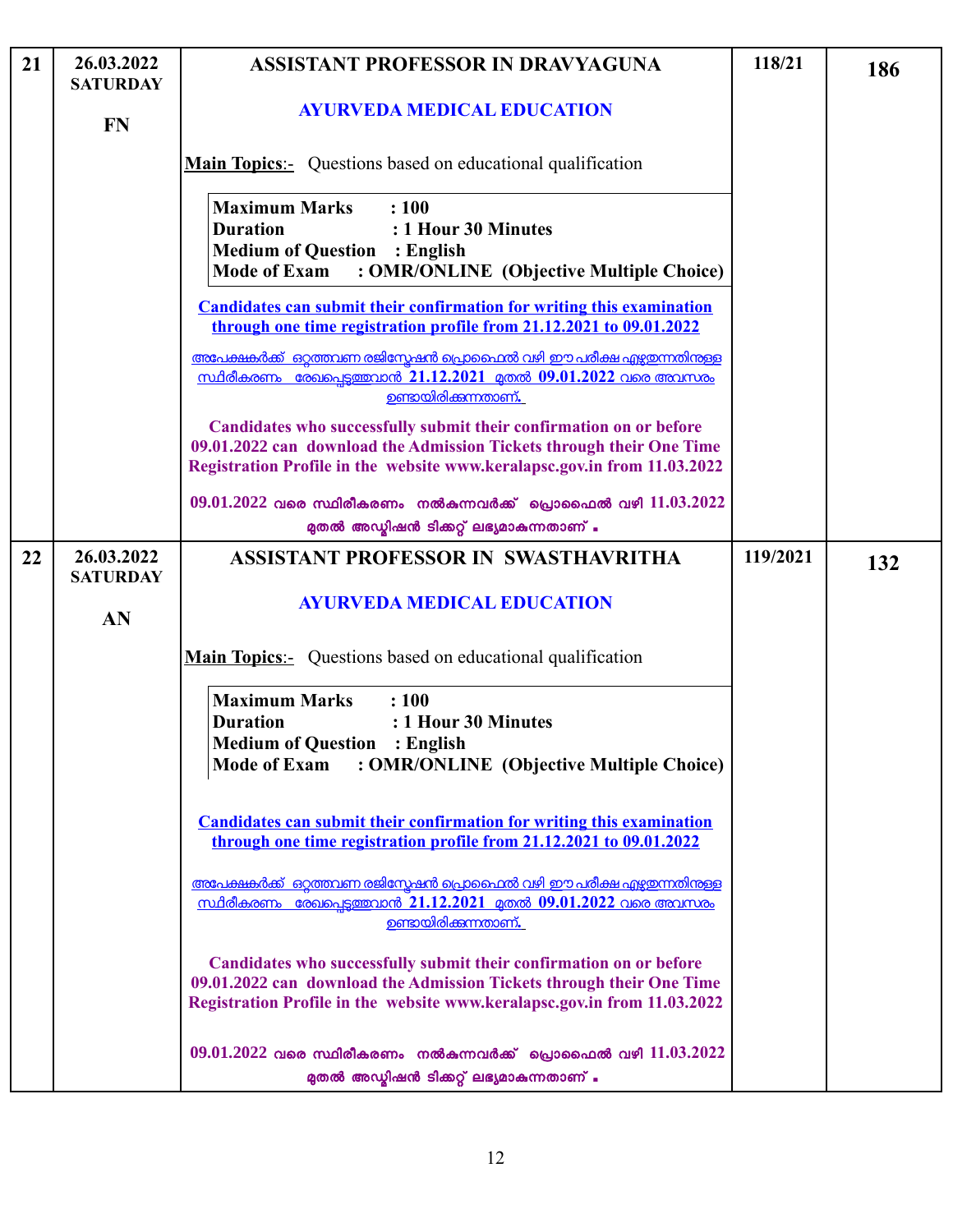| 23 | 29.03.2022<br><b>TUESDAY</b> | ASSISTANT PROFESSOR IN KAYACHIKITSA                                                                                                                                                                                    | 120/2021 | 204 |
|----|------------------------------|------------------------------------------------------------------------------------------------------------------------------------------------------------------------------------------------------------------------|----------|-----|
|    | <b>FN</b>                    | <b>AYURVEDA MEDICAL EDUCATION</b>                                                                                                                                                                                      |          |     |
|    |                              | <b>Main Topics:-</b> Questions based on educational qualification                                                                                                                                                      |          |     |
|    |                              | <b>Maximum Marks</b><br>: 100<br><b>Duration</b><br>: 1 Hour 30 Minutes<br><b>Medium of Question : English</b><br><b>Mode of Exam</b><br>: OMR/ONLINE (Objective Multiple Choice)                                      |          |     |
|    |                              | <b>Candidates can submit their confirmation for writing this examination</b><br>through one time registration profile from 21.12.2021 to 09.01.2022                                                                    |          |     |
|    |                              | അപേക്ഷകർക്ക് ഒറ്റത്തവണ രജിസ്കേഷൻ പ്രൊഫൈൽ വഴി ഈ പരീക്ഷ എഴ്ചയന്നതിനുള്ള<br><u>സ്ഥിരീകരണം രേഖപെടുത്തവാൻ 21.12.2021 മുതൽ 09.01.2022 വരെ അവസരം</u><br><u>ഉണ്ടായിരിക്കുന്നതാണ്.</u>                                          |          |     |
|    |                              | Candidates who successfully submit their confirmation on or before<br>09.01.2022 can download the Admission Tickets through their One Time<br>Registration Profile in the website www.keralapsc.gov.in from 15.03.2022 |          |     |
|    |                              | $09.01.2022$ വരെ സ്ഥിരീകരണം നൽകുന്നവർക്ക് പ്രൊഫൈൽ വഴി $15.03.2022$<br>മുതൽ അഡ്യിഷൻ ടിക്കറ്റ് ലഭ്യമാകുന്നതാണ് .                                                                                                         |          |     |
| 24 | 29.03.2022<br><b>TUESDAY</b> | <b>ASSISTANT PROFESSOR IN KRIYASHARIR</b>                                                                                                                                                                              | 121/2021 | 58  |
|    | AN                           | <b>AYURVEDA MEDICAL EDUCATION</b>                                                                                                                                                                                      |          |     |
|    |                              | <b>Main Topics:</b> Questions based on educational qualification                                                                                                                                                       |          |     |
|    |                              | <b>Maximum Marks</b><br>: 100<br><b>Duration</b><br>: 1 Hour 30 Minutes<br><b>Medium of Question : English</b><br>: OMR/ONLINE (Objective Multiple Choice)<br><b>Mode of Exam</b>                                      |          |     |
|    |                              | <b>Candidates can submit their confirmation for writing this examination</b><br>through one time registration profile from 21.12.2021 to 09.01.2022                                                                    |          |     |
|    |                              | അപേക്ഷകർക്ക് ഒറ്റത്തവണ രജിസ്പേഷൻ പ്രൊഫൈൽ വഴി ഈ പരീക്ഷ എഴ്ചഇന്നതിനുള്ള<br><u>സ്ഥിരീകരണം രേഖപ്പെട്ടത്തവാൻ 21.12.2021 മുതൽ 09.01.2022 വരെ അവസരം</u><br><u>ഉണ്ടായിരിക്കന്നതാണ്.</u>                                        |          |     |
|    |                              | Candidates who successfully submit their confirmation on or before<br>09.01.2022 can download the Admission Tickets through their One Time<br>Registration Profile in the website www.keralapsc.gov.in from 15.03.2022 |          |     |
|    |                              | $09.01.2022$ വരെ സ്ഥിരീകരണം നൽകുന്നവർക്ക് പ്രൊഫൈൽ വഴി $15.03.2022$<br>മുതൽ അഡ്മിഷൻ ടിക്കറ്റ് ലഭ്യമാകുന്നതാണ് .                                                                                                         |          |     |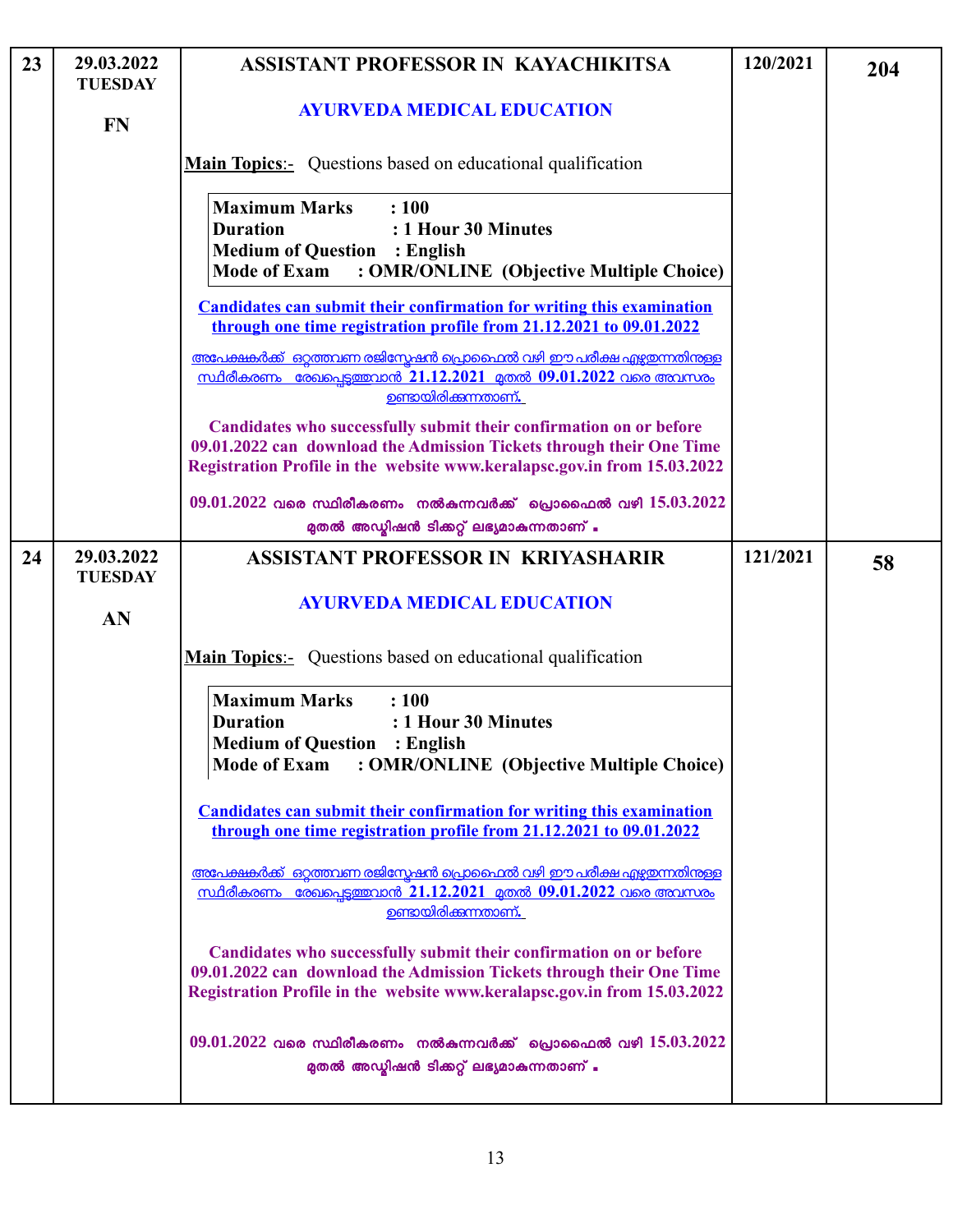| 25 | 30.03.2022<br><b>WEDNESDAY</b> | <b>ASSISTANT PROFESSOR IN RACHANASHARIR</b>                                                                                                                                                                            | 158/2021 | <b>Muslim 09</b> |
|----|--------------------------------|------------------------------------------------------------------------------------------------------------------------------------------------------------------------------------------------------------------------|----------|------------------|
|    | <b>FN</b>                      | <b>AYURVEDA MEDICAL EDUCATION</b><br>(NCA Notification)                                                                                                                                                                |          |                  |
|    |                                | <b>Main Topics:-</b> Questions based on educational qualification                                                                                                                                                      |          |                  |
|    |                                | <b>Maximum Marks</b><br>: 100<br><b>Duration</b><br>: 1 Hour 30 Minutes<br><b>Medium of Question : English</b><br><b>Mode of Exam</b><br>: OMR/ONLINE (Objective Multiple Choice)                                      |          |                  |
|    |                                | <b>Candidates can submit their confirmation for writing this examination</b><br>through one time registration profile from 21.12.2021 to 09.01.2022                                                                    |          |                  |
|    |                                | <u>അപേക്ഷകർക്ക് ഒറ്റത്തവണ രജിസ്റ്റേഷൻ പ്രൊഫൈൽ വഴി ഈ പരീക്ഷ എഴ്ചതന്നതിന്കള്ള</u><br><u>സ്ഥിരീകരണം രേഖപ്പെട്ടത്തവാൻ 21.12.2021 മുതൽ 09.01.2022 വരെ അവസരം</u><br>ഉണ്ടായിരിക്കുന്നതാണ്.                                    |          |                  |
|    |                                | Candidates who successfully submit their confirmation on or before<br>09.01.2022 can download the Admission Tickets through their One Time<br>Registration Profile in the website www.keralapsc.gov.in from 16.03.2022 |          |                  |
|    |                                | $09.01.2022$ വരെ സ്ഥിരീകരണം നൽകുന്നവർക്ക് പ്രൊഫൈൽ വഴി $16.03.2022$<br>മുതൽ അഡ്യിഷൻ ടിക്കറ്റ് ലഭ്യമാകുന്നതാണ് .                                                                                                         |          |                  |
| 26 | 30.03.2022<br><b>WEDNESDAY</b> | <b>ASSISTANT PROFESSOR IN RACHANASHARIR</b>                                                                                                                                                                            | 343/2021 | 47               |
|    | <b>FN</b>                      | <b>AYURVEDA MEDICAL EDUCATION</b>                                                                                                                                                                                      |          |                  |
|    |                                | <b>Main Topics:</b> Questions based on educational qualification                                                                                                                                                       |          |                  |
|    |                                | <b>Maximum Marks</b><br>: 100<br><b>Duration</b><br>: 1 Hour 30 Minutes<br><b>Medium of Question : English</b><br><b>Mode of Exam</b><br>: OMR/ONLINE (Objective Multiple Choice)                                      |          |                  |
|    |                                | <b>Candidates can submit their confirmation for writing this examination</b><br>through one time registration profile from 21.12.2021 to 09.01.2022                                                                    |          |                  |
|    |                                | <u>അപേക്ഷകർക്ക് ഒറ്റത്തവണ രജിസ്കേഷൻ പ്രൊഫൈൽ വഴി ഈ പരീക്ഷ എഴ്ചതന്നതിന്ള്ള</u><br><u>സ്ഥിരീകരണം രേഖപെടുത്തവാൻ 21.12.2021 മുതൽ 09.01.2022 വരെ അവസരം</u><br>ഉണ്ടായിരിക്കുന്നതാണ്.                                          |          |                  |
|    |                                | Candidates who successfully submit their confirmation on or before<br>09.01.2022 can download the Admission Tickets through their One Time<br>Registration Profile in the website www.keralapsc.gov.in from 16.03.2022 |          |                  |
|    |                                | $09.01.2022$ വരെ സ്ഥിരീകരണം നൽകുന്നവർക്ക് പ്രൊഫൈൽ വഴി $16.03.2022$<br>മുതൽ അഡ്മിഷൻ ടിക്കറ്റ് ലഭ്യമാകുന്നതാണ് .                                                                                                         |          |                  |
|    |                                | <b>COMMON TEST FOR SL.NO. 25 &amp; 26</b>                                                                                                                                                                              |          |                  |

 $\lfloor$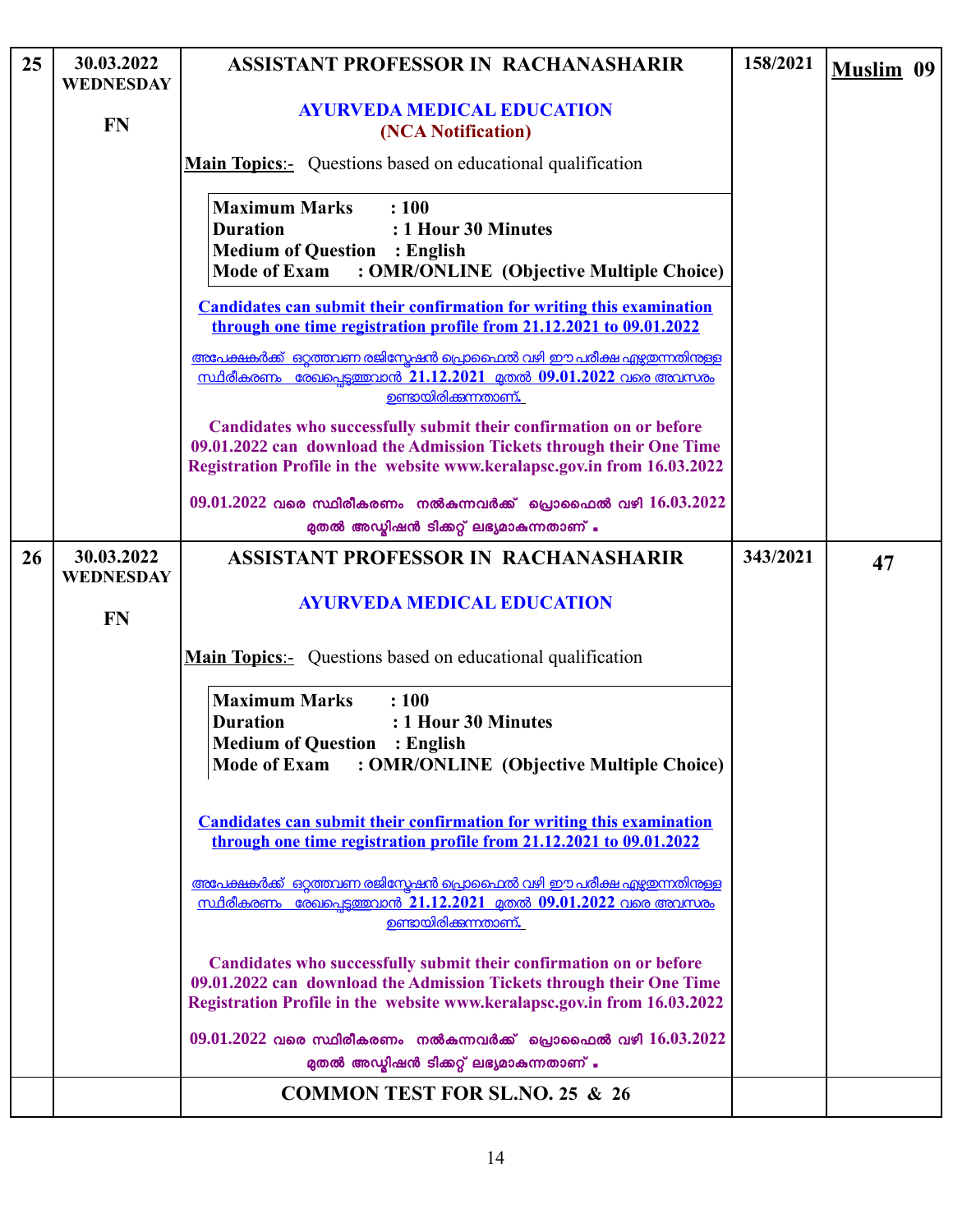| 27 | 30.03.2022<br><b>WEDNESDAY</b> | ASSISTANT PROFESSOR IN PANCHAKARMA                                                                                                                                                                                     | 242/2021 | $\overline{\mathbf{SC}}$ |
|----|--------------------------------|------------------------------------------------------------------------------------------------------------------------------------------------------------------------------------------------------------------------|----------|--------------------------|
|    | AN                             | <b>AYURVEDA MEDICAL EDUCATION</b>                                                                                                                                                                                      |          | 13                       |
|    |                                | (NCA Notification)                                                                                                                                                                                                     |          |                          |
|    |                                | <b>Main Topics:-</b> Questions based on educational qualification                                                                                                                                                      |          |                          |
|    |                                | <b>Maximum Marks</b><br>: 100<br><b>Duration</b><br>: 1 Hour 30 Minutes<br><b>Medium of Question : English</b><br><b>Mode of Exam</b><br>: OMR/ONLINE (Objective Multiple Choice)                                      |          |                          |
|    |                                | <b>Candidates can submit their confirmation for writing this examination</b><br>through one time registration profile from 21.12.2021 to 09.01.2022                                                                    |          |                          |
|    |                                | അപേക്ഷകർക്ക് ഒറ്റത്തവണ രജിസ്നേഷൻ പ്രൊഫൈൽ വഴി ഈ പരീക്ഷ എഴ്ചയന്നതിന്തള്ള<br><u>സ്ഥിരീകരണം രേഖപ്പെട്ടത്തവാൻ 21.12.2021 മുതൽ 09.01.2022 വരെ അവസരം</u><br><u>ഉണ്ടായിരിക്കന്നതാണ്.</u>                                       |          |                          |
|    |                                | Candidates who successfully submit their confirmation on or before<br>09.01.2022 can download the Admission Tickets through their One Time<br>Registration Profile in the website www.keralapsc.gov.in from 16.03.2022 |          |                          |
|    |                                | $09.01.2022$ വരെ സ്ഥിരീകരണം നൽകുന്നവർക്ക് പ്രൊഫൈൽ വഴി $16.03.2022$<br>മുതൽ അഡ്മിഷൻ ടിക്കറ്റ് ലഭ്യമാകുന്നതാണ് .                                                                                                         |          |                          |
| 28 | 31.03.2022<br><b>THURSDAY</b>  | ASSISTANT PROFESSOR IN RASASASTHRA AND<br><b>BHAISHAJYAKALPANA</b>                                                                                                                                                     | 344/2021 | 203                      |
|    | <b>FN</b>                      | <b>AYURVEDA MEDICAL EDUCATION</b>                                                                                                                                                                                      |          |                          |
|    |                                | <b>Main Topics:</b> Questions based on educational qualification                                                                                                                                                       |          |                          |
|    |                                | <b>Maximum Marks</b><br>: 100<br><b>Duration</b><br>: 1 Hour 30 Minutes<br><b>Medium of Question : English</b><br><b>Mode of Exam</b><br>: OMR/ONLINE (Objective Multiple Choice)                                      |          |                          |
|    |                                | <b>Candidates can submit their confirmation for writing this examination</b><br>through one time registration profile from 21.12.2021 to 09.01.2022                                                                    |          |                          |
|    |                                | അപേക്ഷകർക്ക് ഒറ്റത്തവണ രജിസ്രേഷൻ പ്രൊഫൈൽ വഴി ഈ പരീക്ഷ എഴുതന്നതിന്തള്ള<br><u>സ്ഥിരീകരണം രേഖപ്പെട്ടത്തവാൻ 21.12.2021 മുതൽ 09.01.2022 വരെ അവസരം</u><br><u>ഉണ്ടായിരിക്കുന്നതാണ്.</u>                                       |          |                          |
|    |                                | Candidates who successfully submit their confirmation on or before<br>09.01.2022 can download the Admission Tickets through their One Time<br>Registration Profile in the website www.keralapsc.gov.in from 17.03.2022 |          |                          |
|    |                                | $09.01.2022$ വരെ സ്ഥിരീകരണം നൽകുന്നവർക്ക് പ്രൊഫൈൽ വഴി $17.03.2022$<br>മുതൽ അഡ്യിഷൻ ടിക്കറ്റ് ലഭ്യമാകുന്നതാണ് .                                                                                                         |          |                          |